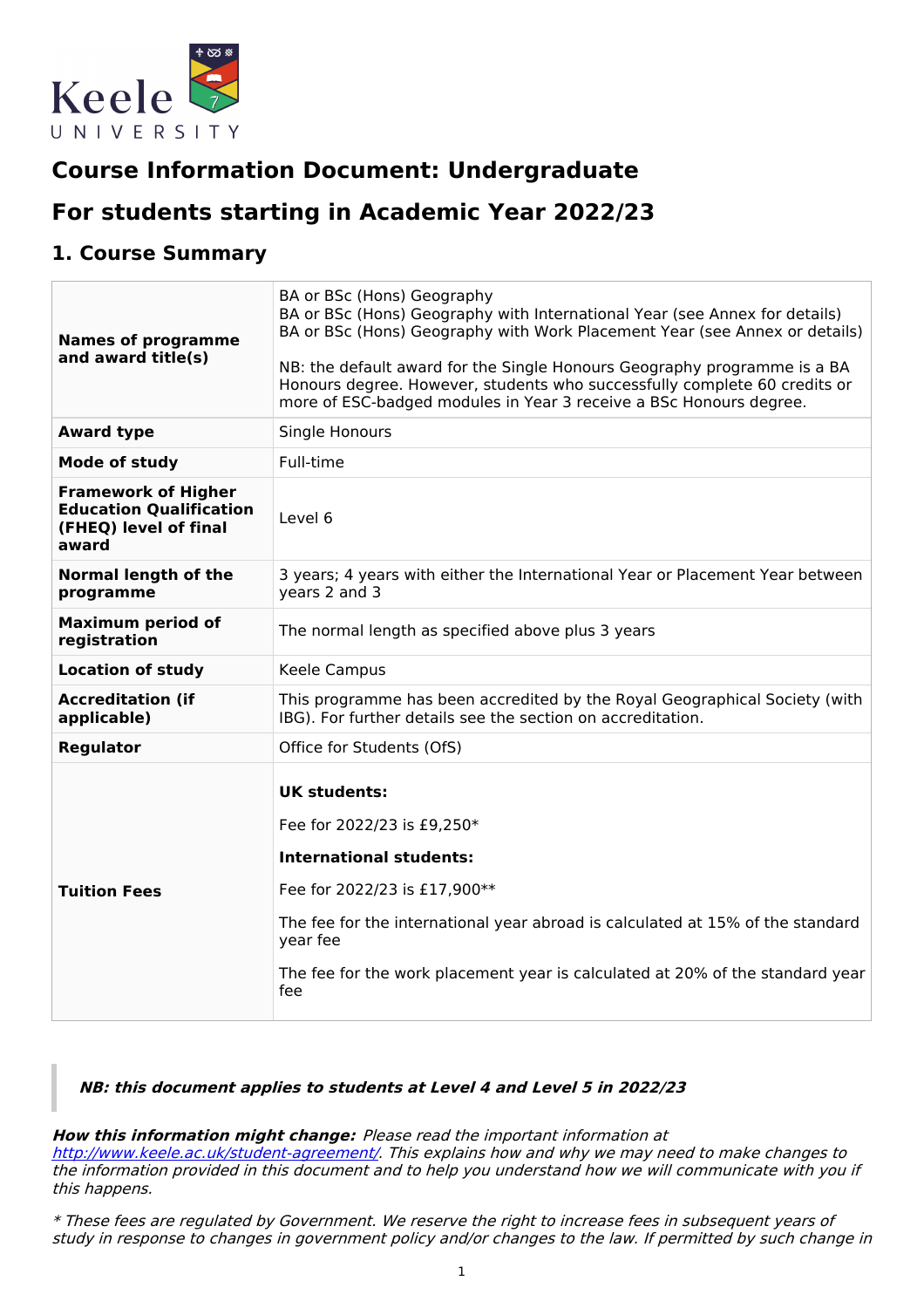policy or law, we may increase your fees by an inflationary amount or such other measure as required by government policy or the law. Please refer to the accompanying Student Terms & Conditions. Further information on fees can be found at <http://www.keele.ac.uk/studentfunding/tuitionfees/>

\*\* We reserve the right to increase fees in subsequent years of study by an inflationary amount. Please refer to the accompanying Student Terms & Conditions for full details. Further information on fees can be found at <http://www.keele.ac.uk/studentfunding/tuitionfees/>

## **2. What is a Single Honours programme?**

The Single Honours programme described in this document allows you to focus more or less exclusively on this subject. In keeping with Keele's commitment to breadth in the curriculum, the programme also gives you the opportunity to take some modules in other disciplines and in modern foreign languages as part of a 360 credit Honours degree. Thus it enables you to gain, and be able to demonstrate, a distinctive range of graduate attributes.

## **3. Overview of the Programme**

Geography is the integrated study of the people, places and landscapes of the Earth and is unique in bridging the social sciences (human geography) with its understanding of the dynamics of cultures, societies and economies, and the earth sciences (physical geography) with its understanding of physical landscape and environmental processes. The following excerpt from the Royal Geographical Society explains the important role of geography in modern society:

"An understanding and enthusiasm for Geography, and the development of geographical knowledge, is essential for the 21st century in <sup>a</sup> world where population growth, rapid development, global environmental change, social and economic inequality, and resource depletion threaten the very planet on which we live. These problems place increasing burdens on cultural tolerance, the sustainable management of societies, natural resources including bio-diversity, and landscapes. Geographers have <sup>a</sup> key role to play in understanding and helping to solve these issues."

The Single Honours Geography degree route provides students with the opportunity to explore the full breadth and depth of this dynamic discipline. The first year involves a broad-based introductory programme that provides a platform from which knowledge, understanding and skills can subsequently be developed. The second year involves more in-depth and critical exploration of key issues within Human and Physical Geography, practical "hands-on" experience of a range of geographical research techniques, and an opportunity to put these skills into practice during a field course. The final year provides the opportunity to specialise in areas of most interest to the student, by selecting from a broad range of option modules that reflect staff members' cutting-edge research interests. Fieldwork is a crucial aspect of any Geography degree programme and field excursions are integral to the programme. Students also carry out an independent research project on a topic of their choice in the final year.

## **4. Aims of the programme**

The broad aims of the programme are to enable you to:

- achieve a sound knowledge and understanding of a range of different specialisms within and approaches to Geography, while recognising both the diversity of the discipline and its unifying themes
- acquire a range of cognitive, generic and transferable skills, including practical and technical skills and techniques appropriate to Geography, and to deploy these skills to tackle a range of geographical issues and problems
- make critical assessments of sources of information, to engage effectively in their own independent research, and to communicate ideas in a concise and effective way.
- explore the key elements of current knowledge and understanding of subjects of study within Geography, including the research foundations and plural and contested nature of that knowledge and understanding.
- become expert in specific areas of the discipline or particular interest and/or relevance to future career pathways.

The Geography programme aligns itself closely with key aspects of 'The Keele Approach to Education', including interdisciplinarity, sustainability, internationality and employability:

#### **Interdisciplinarity**

Geography is an explicitly interdisciplinary subject synthesising material from a broad-range of subject areas such as geology, biology, history and sociology. Taught by a range of expert staff with specialisms ranging from glaciology and paleoecology to social policy and anthropology, and taking advantage of close collaboration with other courses such as Geology and Environmental Science, Geography at Keele adopts an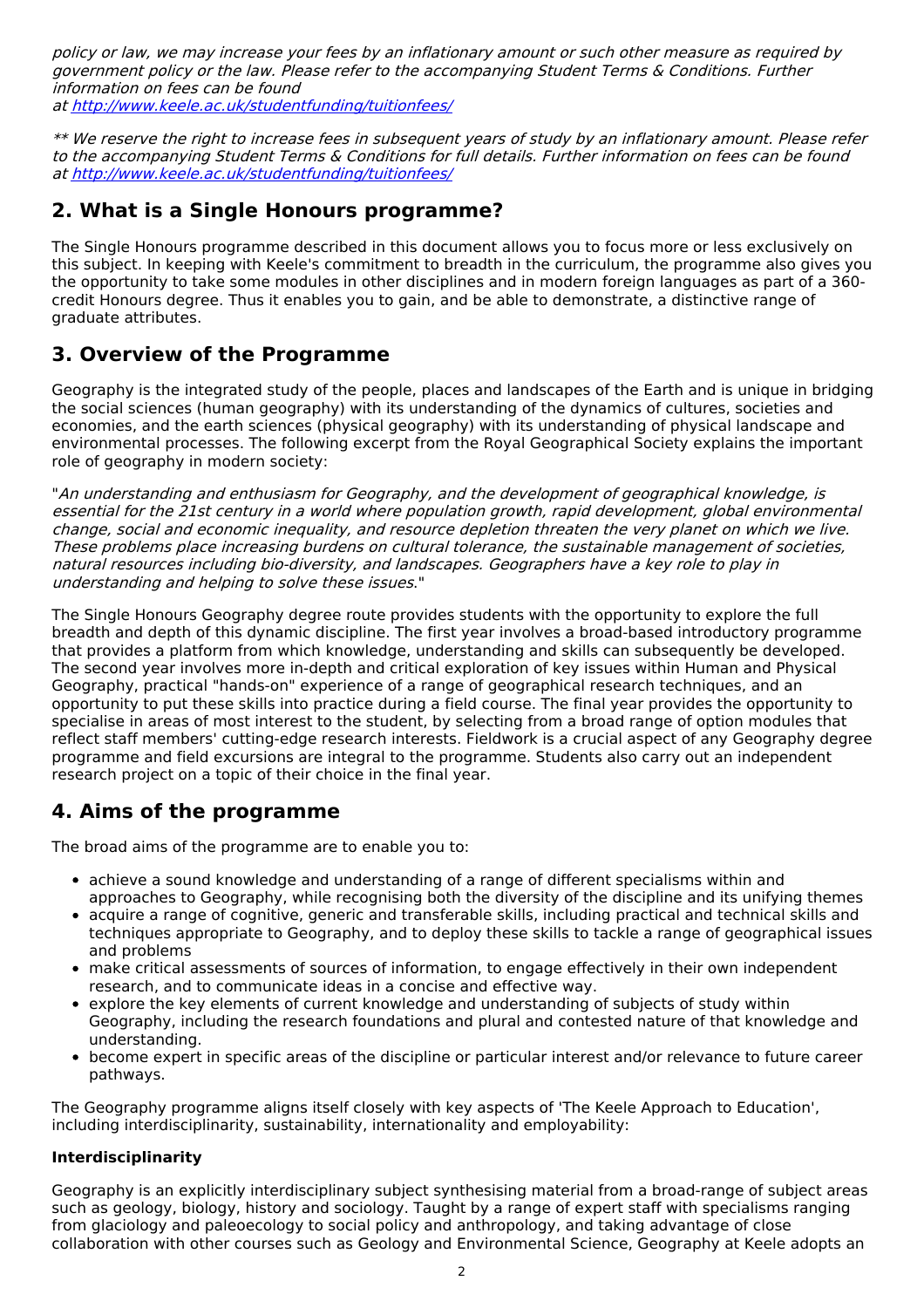interdisciplinary approach to teaching and encourages an interdisciplinary attitude in students and graduates. Even our most specialised Geography modules allow students to identify and explore connections with other disciplines both in research and in the application of Geography subject knowledge to specific real-world problems such as resource management and hazard mitigation.

### **Sustainability**

Interactions between people and their environment are at the heart of Geography, and the subject engages directly with challenges such as climate change, food security and energy choices. The subject matter and approach of Geography is clearly aligned with two of the core areas of sustainability identified by Bone and Agombar, HEA, 2011: living within environmental limits and using sound science responsibly. The HEFCE (2008) strategic review asserted that "Teaching (or research) that is significant for sustainable development will include a significant element related to either or both of the natural environment and natural resources, PLUS a significant element related to either or both of economic or social issues." Geography clearly addresses both the natural environment and natural resources, and also puts those issues clearly into the context of economic and social issues. All students at Levels 4, 5 and 6 will have the opportunity to study the relationship between people and the environment, including the interplay between economic development and environmental impacts.

### **Internationality**

Geography focuses explicitly on processes and phenomena that occur at a range of scales including the global scale. These can range from the examination of migration and the flows of people to the local and regional impacts of climate change. It is at its very core about achieving an insight into the way the world works that transcends physical and political boundaries and gives students a thorough appreciation of the international global context of local issues. Geography as a scientific and applied discipline is conducted as an international enterprise by scientists and practitioners from across the globe, and Geography students will engage with their work to encounter international case studies, people and issues. In some topics, such as attitudes to the exploitation of Arctic resources, conflicting opinions are based on national affiliations or local contexts, and students are required to understand how those different international perspectives influence attitudes to the environment in their field of study. Many topics in Geography are explicitly transnational and our teaching explicitly requires students to take an international perspective to scientific and applied issues. All Geography students take part in an overseas field course, all are encouraged to consider opportunities for periods of international study, and all have the opportunity to engage in international work in their final-year dissertation project. Geography at Keele focuses on the global context of local issues, and all students encounter transnational topics and international practitioners on a global stage.

### **Employability**

Geography students acquire a wide range of skills that are directly relevant both in vocationally specific Geographical careers and in non-Geography employment. Career-relevance is embedded within our course, parts of which (e.g. 2nd year practical programme) were developed in consultation with industrial partners to ensure that employability skills were included. In evidence to the UK Parliament Commons Select Committee on Business Innovation and Skills in 2010, Richard Waite, Managing Director of ESRI UK, said that

"Studying geography and learning how to utilise geographic information gives new employees many of the key skills that businesses are crying out for... But if business needs geographers now, this will be even more true in the future. Location is becoming increasingly recognised as an important factor in decision making." "A survey of 200 business leaders across the public and private sectors showed that the skills they are looking for in future employees are critical thinking (nominated by 78 per cent of businesses leaders as key for graduates), advanced analytical skills (76 per cent), understanding and interpreting complex data (71 per cent), advanced technology skills (57 per cent) ... all of which can be gained through <sup>a</sup> geography degree... As <sup>a</sup> company we therefore place <sup>a</sup> high value on the teaching of geography in Higher Education. ...there is evidence that the generic skills acquired through the study of geography are in high demand right across the business sector." Richard Waite, Managing Director ESRI UK

## **5. What you will learn**

The intended learning outcomes of the programme (what students should know, understand and be able to do at the end of the programme), can be described under the following headings:

- Subject knowledge and understanding
- Subject specific skills
- Intellectual skills
- Employability skills

#### **Subject knowledge and understanding**

Successful students will be able to demonstrate knowledge and understanding of: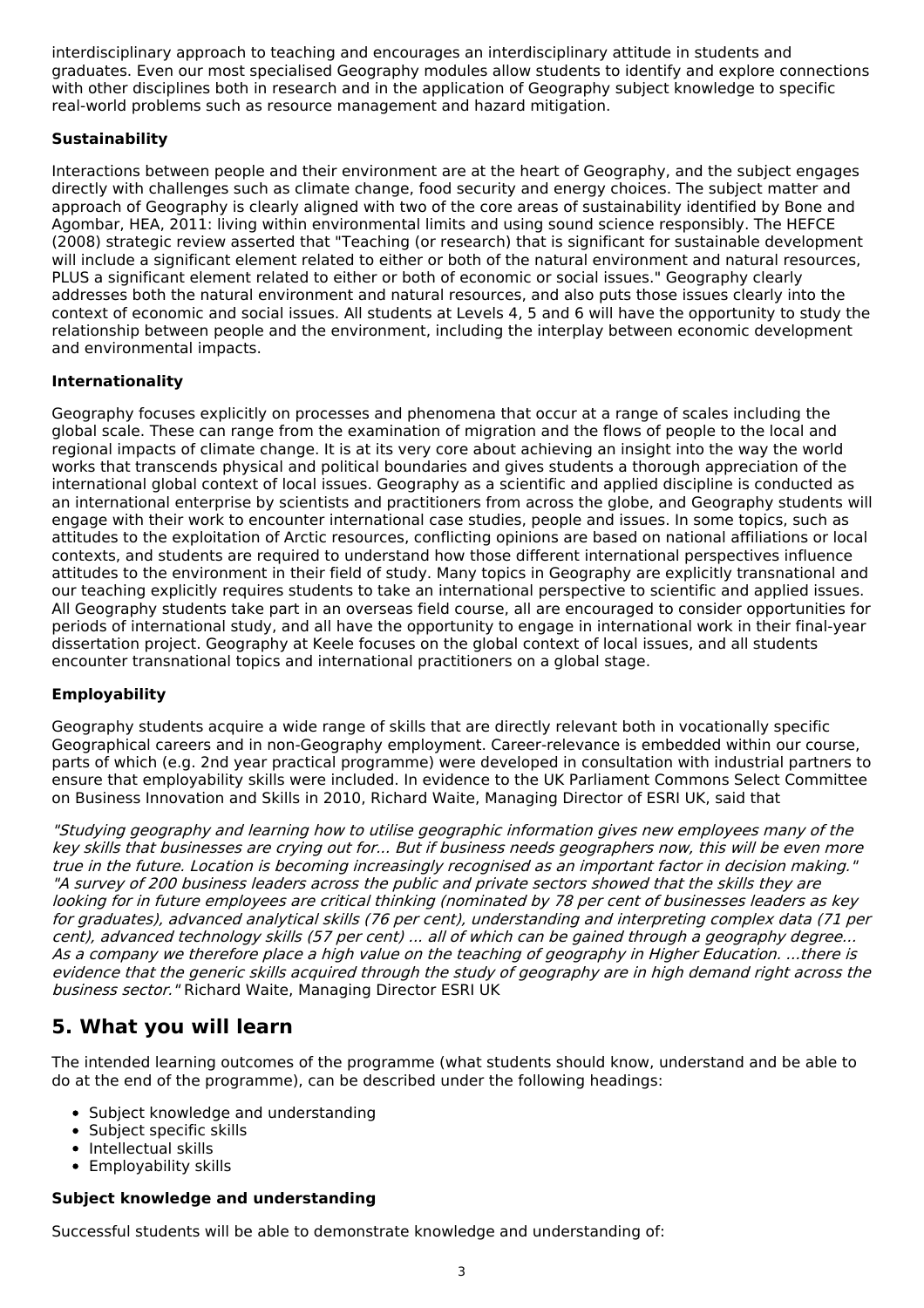- the interdependence of human and physical aspects of the geographical environment
- the contribution of research to the development of geographical knowledge
- the dynamic, plural and contested nature of the discipline
- patterns of spatial variation as dynamic characteristics of the human and physical environment
- characteristics, diversity and interdependence of places outside their own everyday experience
- the way that human and physical environments change through time
- the significance of spatial and temporal scale in human and physical processes
- diverse manners of representing human and physical environments
- the use of systems at a range of scales to conceptualise patterns, processes, interactions and change in the human and physical world
- different methodological strategies used in the observation, analysis, interpretation and representation of geographical information
- applications and limitations of Geography in problem solving, equitable and sustainable development, and improving quality of life

Teaching and learning employed to achieve these outcomes includes: formal classes (lectures, practicals, seminars, workshops and field courses); directed reading and engagement with VLE resources; independent study and reflection. The development of subject-specific knowledge is a key element of the programme that is most explicitly addressed within the lecture-based modules. The final-year dissertation provides an explicit opportunity in the latter stages of the programme to apply knowledge and understanding to the resolution of a geographical research project.

Assessment of subject-specific knowledge and understanding is achieved by a broad range of assessment types including: formative assessment in individual meetings or small-group seminars, coursework essays, posters, technical reports, literature reviews, reflective diaries, dissertations, field-course assessments, inclass and online tests, and oral presentations.

### **Subject specific skills**

Successful students will be able to:

- plan, design and execute a piece of research in Geography, including production of a final report
- undertake effective fieldwork with due regard for safety and risk assessment
- work safely in a scientific laboratory, with awareness of standard procedures
- prepare effective maps and diagrams using a range of appropriate technologies
- employ a variety of technical, statistical, qualitative and laboratory-based methods for the collection and analysis of spatial, social, and environmental information
- assess and use different types of documentary data sources
- combine and interpret different types of geographical evidence
- recognise moral and ethical issues involved in geographical debates
- effectively employ a range of specialist software to address a variety of geographical problems (e.g. use of GIS software to visualise and analyse geographical data)

The subject-specific skills listed above are taught most explicitly through the practical and field courses that form key components of modules in years 1 (Academic, Professional and Fieldwork Skills) and 2 (Environmental Impact Assessment: Practical Geographical and Environmental Skills, Space & Society). Students have the explicit opportunity to deploy a range of skills and techniques within the final-year ISP module (Double or Single Dissertation).

Assessment of students' subject-specific skills is achieved primarily through practical assignments and portfolios, formative and summative tutorial exercises, field course exercises and projects, a formal research proposal and risk assessment, and the final-year dissertation.

#### **Intellectual skills**

Successful students will be able to:

- assess the merits of contrasting theories, explanations and policies
- analyse and solve problems
- make reasoned decisions
- evaluate evidence and make critical judgements
- make critical interpretations of data and text
- abstract and synthesise information
- develop a reasoned argument
- take responsibility for their own learning and develop a habit of reflection upon that learning
- make effective use of a broad range of literature sources (e.g. search for relevant books and journal  $\bullet$ articles and assess their quality and reliability).

Intellectual skills are developed throughout the programme but are addressed most explicitly within the tutorials, practicals and field courses in year 1 (Academic, Professional and Fieldwork Skills); the practicals,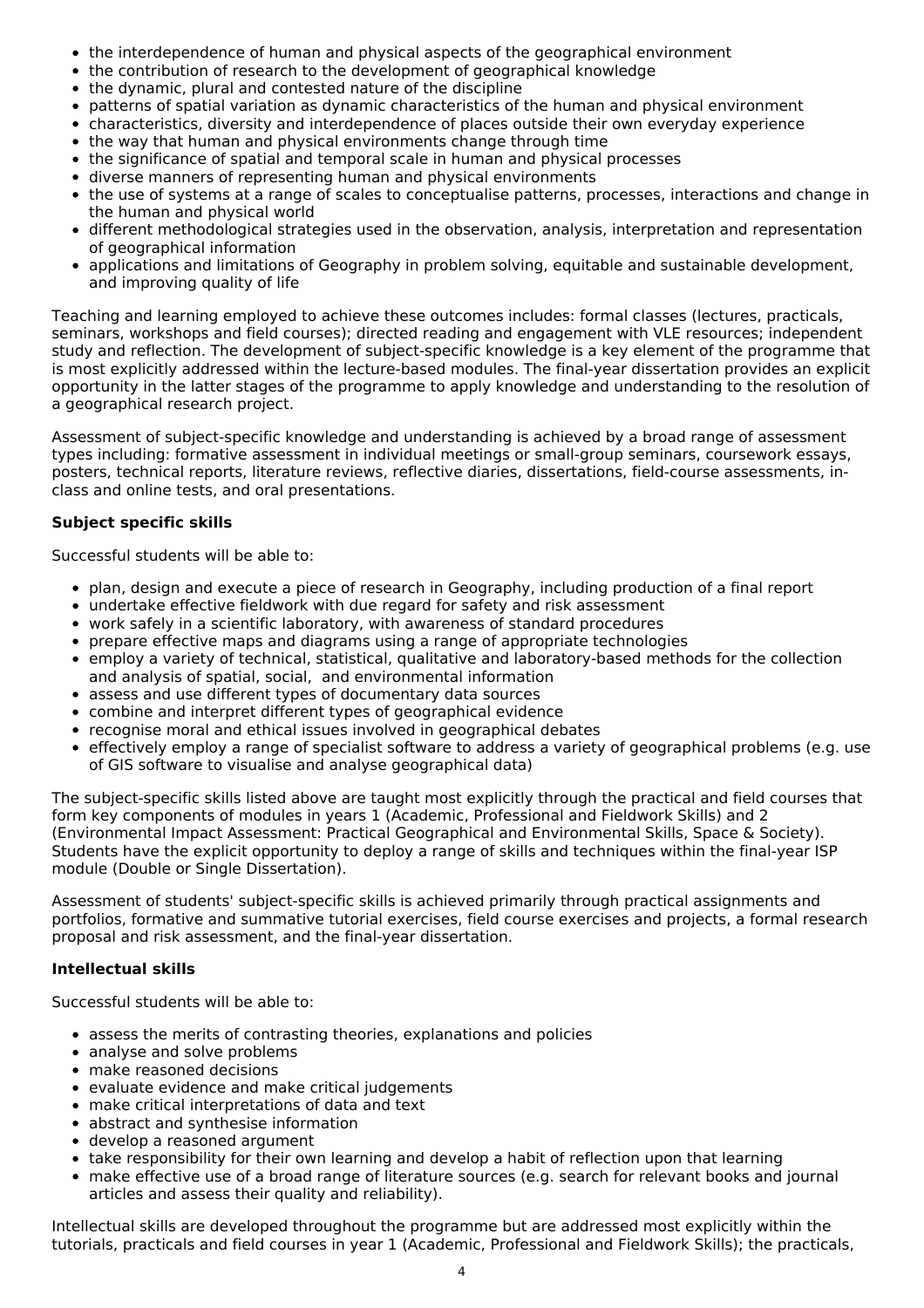seminars and field courses in year 2 (Environmental Impact Assessment: Practical Geographical and Environmental Skills, Geographical and Environmental Fieldwork Skills, Space & Society); and the dissertation supervision meetings in the final year. Particular attention is paid to key transition skills in the year 1 practical module Academic, Professional and Fieldwork Skills, covering for example essay writing skills and information literacy skills. Students also have the opportunity to learn additional intellectual skills within the Personal Development theme of the Keele Approach to Education and through engagement with away day sessions run in collaboration with Student Learning.

Assessment of intellectual skills is achieved through a range of means including group discussions, coursework and examination essays, literature reviews, reflective diaries, practical exercises, practical exercises, fieldwork exercises and the final-year dissertation.

### **Employability skills**

Employability Skills are embedded within the modules in all three years in order to equip students with core skills and knowledge, which are transferable into post-University experience. Year 2 students all take the module Employability Training: Engaging with the Workplace that provides an explicit opportunity to gain direct experience of a professional working environment. In addition, where relevant, modules seek to highlight relevant employment opportunities for geography graduates and in some cases involve activities and assignments that replicate those undertaken in related professions (e.g. Environmental Impact Assessment: Practical Geographical and Environmental Skills).

Successful students will develop proficiency in the following skill sets:

- Written communication skills: The development of written communication skills is a key element of the programme and students are required to complete various written assignments in all three years including essays, poster presentations, technical reports and a large dissertation. Specific training is provided within the year 1 module Academic, professional and Fieldwork Skills, which addresses relevant skills including referencing and academic writing skills
- Oral presentation skills: Students gain experience in oral presentation skills within various modules including the year 2 overseas field courses
- Communication skills: Students are encouraged to discuss and debate ideas within small-group seminar sessions within year 1. In addition, students are continually encouraged to discuss specific aspects of their work with their peers and with their module tutors.
- Problem solving skills: The ability to resolve problems with complex solutions is an important part of the programme and is included within a range of module assessments and fieldwork activities
- Fieldwork skills: Students are introduced to a range of field skills such as surveying during the course of the degree programme. They are also trained in risk assessment techniques that are central to safe working in the field
- Numeracy skills: Numerous practical exercises include the analysis and manipulation of numerical datasets. The first year practical programme in particular involves the geographical application of a variety of statistical techniques
- Independent research skills: Successful completion of the degree programme requires students to work independently. This ranges from the wider reading required to expand on material covered within the lectures, to the final completion of a major independent research project in year 3
- Information literacy skills: Effective engagement with a range of advanced sources requires the development of sophisticated search skills and an ability to engage with material at the forefront of the discipline. These skills are introduced in the year 1module Academic, Professional and Fieldwork Skills and further developed in years 2 and 3 of the programme
- Team working: Team work is an integral part of the field courses in years 1 and 2 and students therefore have numerous opportunities to work as part of a team. Some modules include assessments that require students to work as a group (e.g. Environmental Impact Assessment: Practical Geographical and Environmental Skills)
- IT skills: Key IT skills are taught to all undergraduates at the beginning of Year 1. Instruction is given in core software applications (e.g. spreadsheet software) so that all students have the same level of core knowledge of essential computing techniques. Particular emphasis is placed on the use of industrystandard GIS software (ArcGIS) to analyse, visualise and integrate spatial datasets
- Personal and professional development: The first-year module Academic, Professional and Fieldwork Skills recognises the challenge posed by the transition from Secondary to Higher Education and consequently focuses on introducing students to the key study skills required to work effectively in a university environment (e.g. time management, note taking, use of feedback and reflection, how to find relevant literature, referencing and plagiarism etc.). Students are continuously encouraged to reflect on their skills and knowledge, to identify ways in which these can be improved, and to consider their aims and ambitions beyond the degree and how these are best realised

### **Keele Graduate attributes**

Geography at Keele University is proud of its distinctive educational environment, which is designed to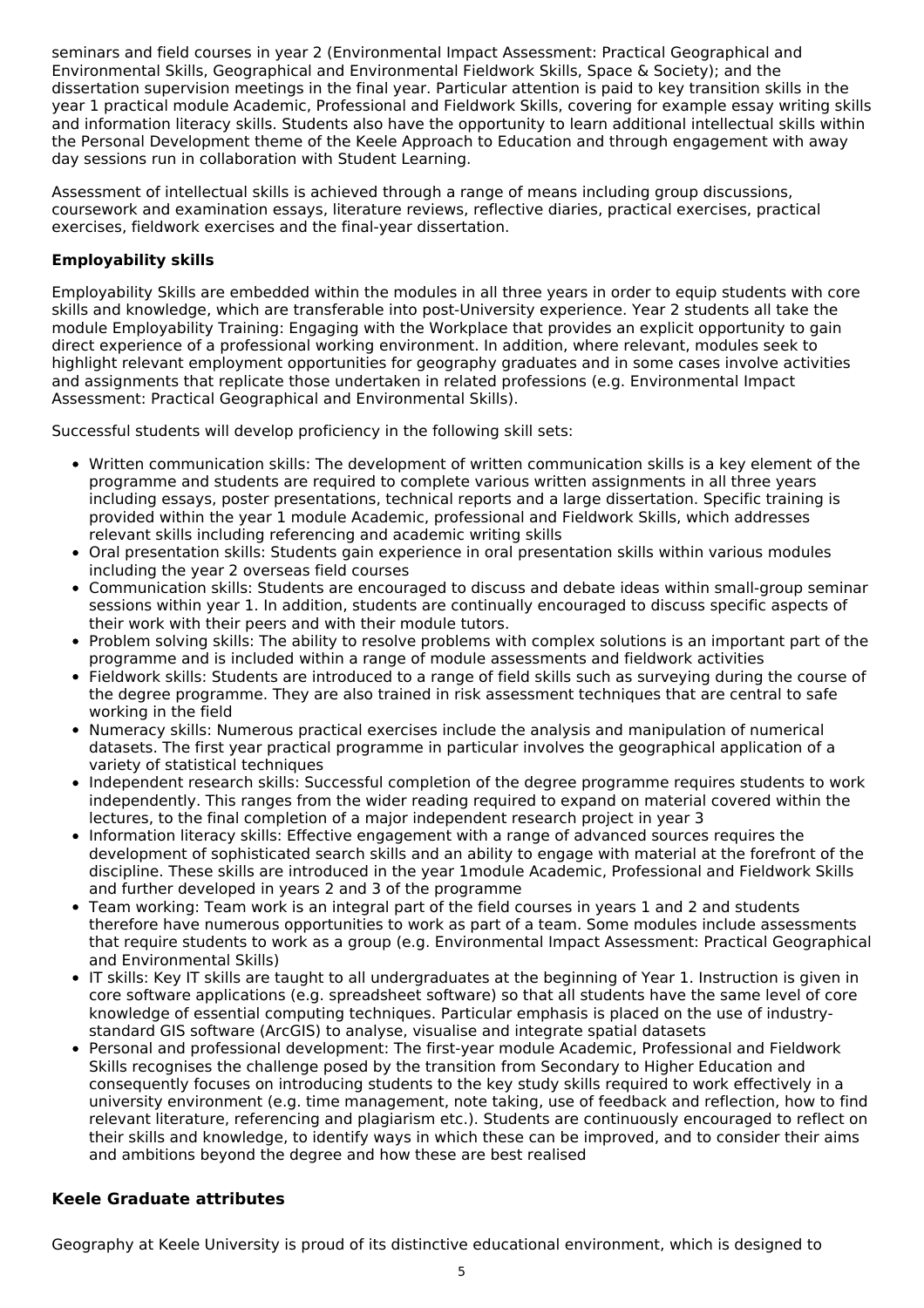enable students to develop into *distinctive graduates* able to balance specialist and expert knowledae with a broad outlook and an independent approach. Keele identifies a set of distinctive graduate attributes that characterise successful Keele students.

The content, structure and intended learning outcomes of our programme, which are described in this Programme Specification, are explicitly designed to facilitate the achievement of these capabilities.

Specifically, we provide:

- opportunities throughout Geography to develop the subject-specific skills and knowledge that are at the heart of the programme
- opportunities throughout Geography to develop personal and professional attributes, abilities and attitudes appropriate to lifelong learning, employability and citizenship
- opportunities within the wider Keele framework to develop a broad set of attributes that are not subject specific but define an intellectually well-rounded and confident graduate
- a supportive network of staff within Geography who aim to demonstrate these attributes by their own example and who are dedicated to working alongside students exploring and developing them as they progress through the programme.

Engagement with the Geography degree programme will enable you to develop your intellectual, personal and professional capabilities. At Keele, we call these our ten Graduate Attributes and they include independent thinking, synthesizing information, creative problem solving, communicating clearly, and appreciating the social, environmental and global implications of your studies and activities. Our educational programme and learning environment is designed to help you to become a well-rounded graduate who is capable of making a positive and valued contribution in a complex and rapidly changing world, whichever spheres of life you engage in after your studies are completed. The preceding sections in the Programme Specification illustrate the ways in which these attributes can be achieved through what we include in the course.

Further information about the Graduate Attributes in the context of Keele's Approach to Education can be found at: <http://www.keele.ac.uk/journey/>

## **6. How is the programme taught?**

Learning and teaching methods used on the programme vary according to the subject matter and level of the module. They include the following:

- Lectures
- Field courses
- Practical classes
- Project work
- Seminars, group presentations and workshops
- Lectures
- Individual progress interviews, including personal development planning
- Directed reading and independent study
- A research dissertation
- Interactive online e-learning via the Keele Learning Environment (KLE)

Apart from these formal activities, students are also provided with regular opportunities to talk through particular areas of difficulty, and any special learning needs they may have, with their Personal Tutors or module lecturers on a one-to-one basis.

## **7. Teaching Staff**

Geography is a modular degree programme taught within the School of Geography, Geology and the Environment, which includes lecturers with expertise in Geography, Earth Sciences and Environmental Sciences. All Geography teaching staff are actively involved in Geography research and/or scholarship and most are internationally recognised experts in their fields.

Geographers have won the annual Keele University "Excellence in Teaching" award a number of times, including individual awards for excellence in teaching and a team award for excellence to the whole programme. Two members of the Geography teaching team have been awarded National Teaching Fellowships (NTF) by the Higher Education Academy. Staff details are available at <http://www.keele.ac.uk/gge/people/>

The University will attempt to minimise changes to our core teaching teams, however, delivery of the programme depends on having a sufficient number of staff with the relevant expertise to ensure that the programme is taught to the appropriate academic standard.

Staff turnover, for example where key members of staff leave, fall ill or go on research leave, may result in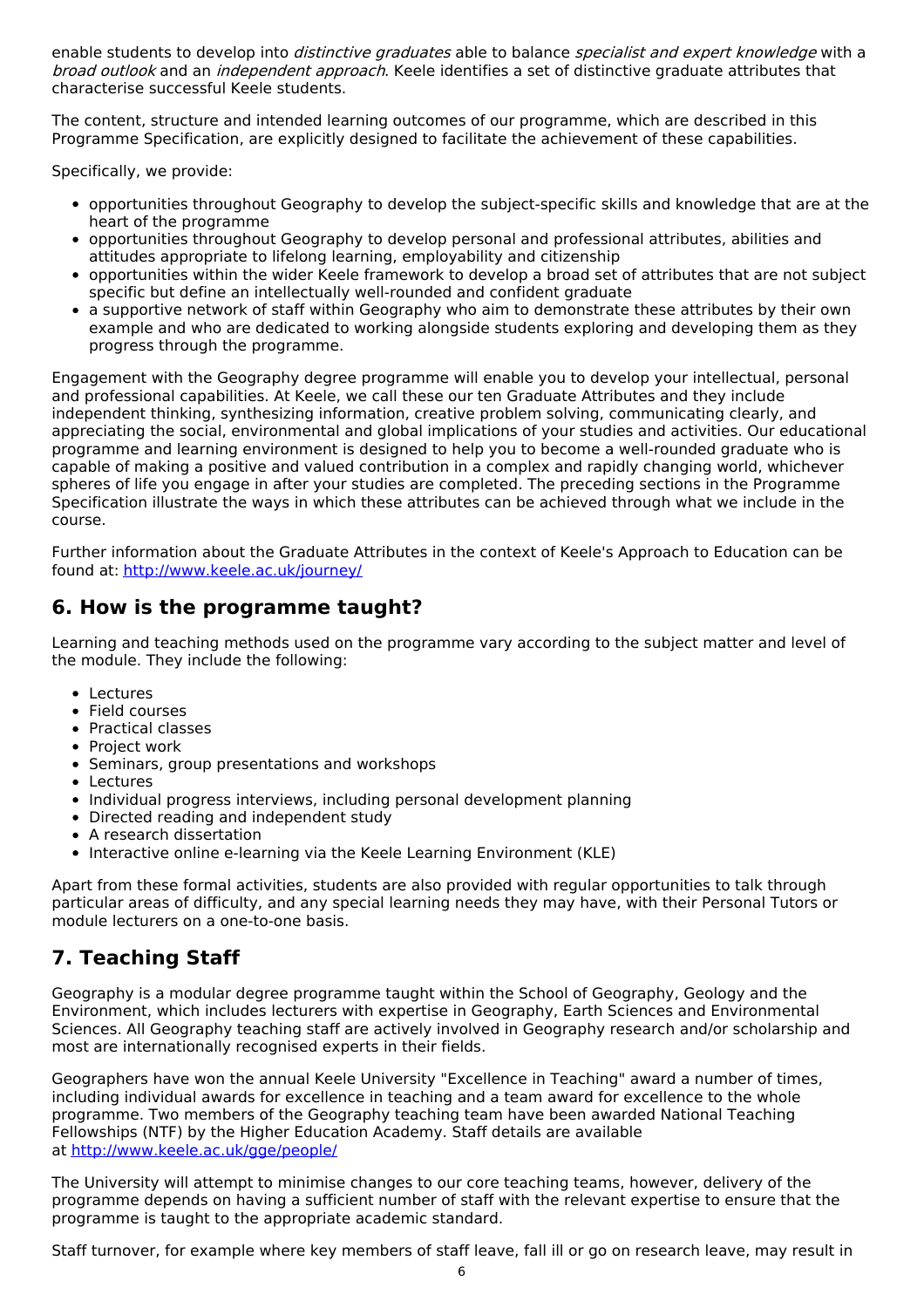changes to the programme's content. The University will endeavour to ensure that any impact on students is limited if such changes occur.

## **8. What is the structure of the Programme?**

The academic year runs from September to June and is divided into two semesters. The number of weeks of teaching will vary from course to course, but you can generally expect to attend scheduled teaching sessions between the end of September and mid-December, and from mid-January to the end of April. Our degree courses are organised into modules. Each module is usually a self-contained unit of study and each is usually assessed separately with the award of credits on the basis of 1 credit = 10 hours of student effort. An outline of the structure of the programme is provided in the tables below.

The Geography Single Honours programme is modular in structure. The programme provides a broad-based first year followed by more specialised second year and third-year studies.

We assume no prior expertise in Geography, and begin with introductory modules that provide a platform from which students can develop their knowledge, understanding and skills. First year is an introductory year in which students acquire essential academic skills and a foundation of knowledge of the underlying concepts and principles of the subject. Second year develops a critical understanding of more advanced topics and conceptual issues in the subject, and helps students to establish skills in independent research. Third year allows students to explore specialised topics of their choice at the level of the most recent scientific research, and to develop a range of advanced skills.

There are three types of module delivered as part of your programme. They are:

- Compulsory modules a module that you are required to study on this course;
- Optional modules these allow you some limited choice of what to study from a list of modules;
- Elective modules (Global Challenge Pathways at Level 4) a choice of modules from different subject areas within the University that count towards the overall credit requirement but not the number of subject-related credits.

A summary of the credit requirements per year is as follows, with a minimum of 90 subject credits (compulsory plus optional) required for each year.

For further information on the content of modules currently offered, including the list of elective modules, please visit: <https://www.keele.ac.uk/recordsandexams/modulecatalogue/>

| Year    | <b>Compulsory</b> | <b>Optional</b> |     | <b>Electives</b> |     |
|---------|-------------------|-----------------|-----|------------------|-----|
|         |                   | Min             | Max | Min              | Max |
| Level 4 | 105               | 0               | 15  |                  | 15  |
| Level 5 | 75                | 30              | 45  |                  | 15  |
| Level 6 | $15 - 30$         | 75              | 105 |                  | 15  |

## **Level 4**

At Level 4, BA and BSc Geography students share 105 compulsory credits. The remaining 15 credits may either be used to take a Global Challenge Pathway or an optional module from the list below.

| <b>Compulsory modules</b>                           | <b>Module Code</b> | <b>Credits</b> | <b>Period</b> |
|-----------------------------------------------------|--------------------|----------------|---------------|
| <b>Fundamentals of Physical Geography</b>           | ESC-10039          | 15             | Semester 1    |
| Human Geographies                                   | GEG-10013          | 15             | Semester 1    |
| Nature, Conservation & Society                      | GEG-10015          | 15             | Semester 1    |
| Academic, Professional and Fieldwork Skills         | ESC-10068          | 15             | Semester 1-2  |
| People and the Environment                          | ESC-10041          | 15             | Semester 2    |
| Climate Change: The Scientific and Societal Context | ESC-10066          | 15             | Semester 2    |
| Geography & Geographers                             | GEG-10011          | 15             | Semester 2    |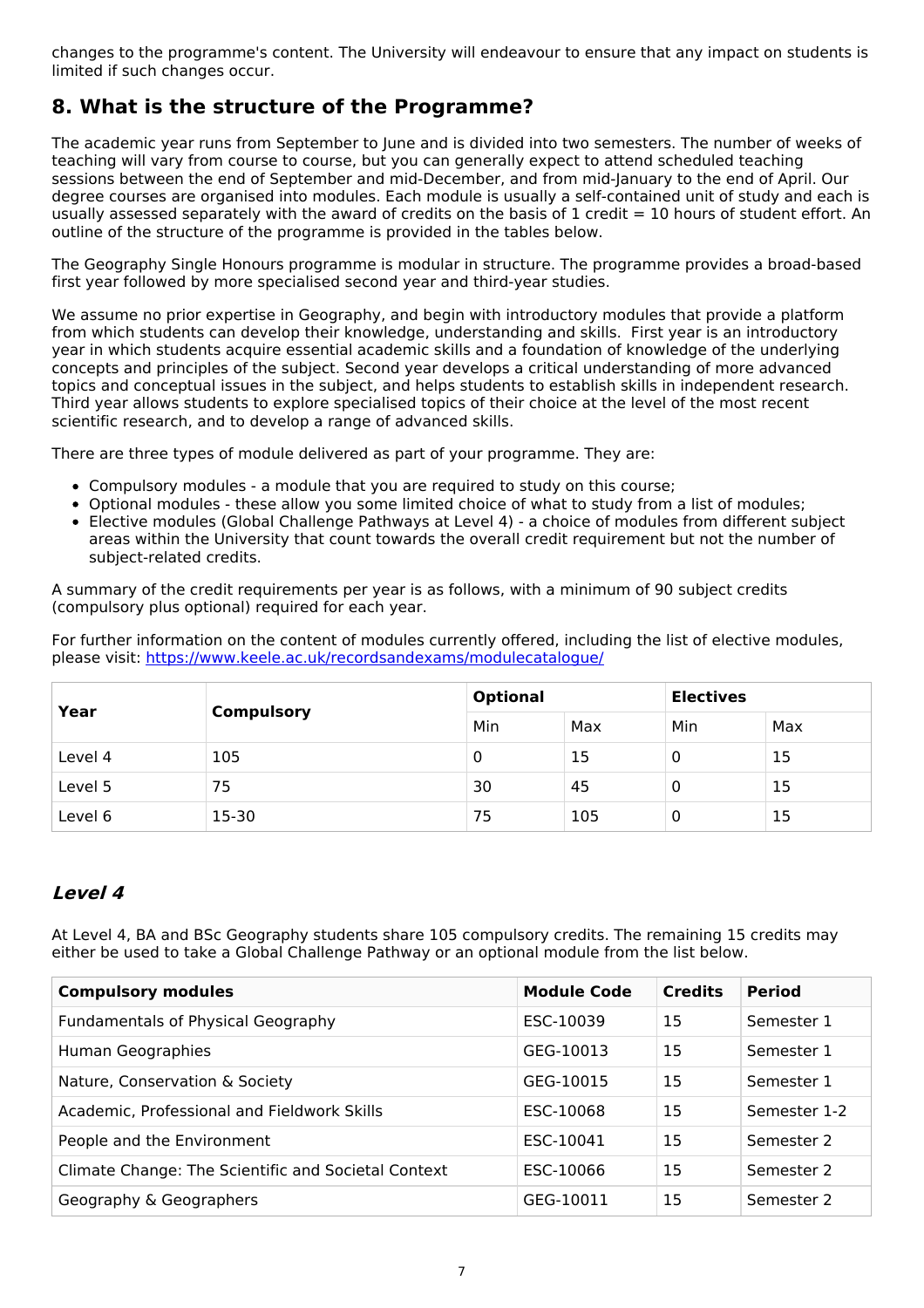| <b>Optional modules</b>                                                         | <b>Module</b><br>Code | <b>Credits Period</b> |               |
|---------------------------------------------------------------------------------|-----------------------|-----------------------|---------------|
| Introductory Geology for the Environmental Sciences                             | ESC-10045             | 15                    | Semester      |
| The Politics of Sustainability                                                  | PIR-10047             | 15                    | Semester      |
| Greening Business: Employability and Sustainability                             | ESC-10043             | 15                    | Semester<br>2 |
| History, Media, Memory: The Presentation of the Past in Contemporary<br>Culture | HIS-10026             | 15                    | Semester      |

### **Global Challenge Pathways (GCPs) - Level 4 (year 1) students only**

Students at Level 4 in 2022/23 have the option of taking a Global Challenge Pathway, which includes one 15 credit module in each year of the degree. Global Challenge Pathways offer students the chance to fulfil an exciting, engaging route of interdisciplinary study. Choosing a pathway, students will be presented with a global issue or 'challenge' which directly relates to societal issues, needs and debates. They will be invited to take part in academic and external facing projects which address these issues, within an interdisciplinary community of students and staff. Students completing a Global Challenge Pathway will receive recognition on their degree certificate.

| <b>Digital</b><br><b>Futures</b>                    | The Digital Futures pathway offers you the opportunity to become an active contributor to<br>current debates, cutting-edge research, and projects with external partners, addressing<br>both the exciting potential and the challenges of disruptive digital transformation across<br>all spheres of life.<br>Part of a diverse and interdisciplinary pathway community, you will engage in exciting,<br>impactful collaborative project work in innovative formats. Engaged in real-world<br>scenarios, you will use digital technology and creativity to promote inclusive, empowering,<br>and sustainable change at local and global levels.<br>Module: A digital life: challenges and opportunities (GCP-10005)                                                               |
|-----------------------------------------------------|-----------------------------------------------------------------------------------------------------------------------------------------------------------------------------------------------------------------------------------------------------------------------------------------------------------------------------------------------------------------------------------------------------------------------------------------------------------------------------------------------------------------------------------------------------------------------------------------------------------------------------------------------------------------------------------------------------------------------------------------------------------------------------------|
| <b>Climate</b><br>Change &<br><b>Sustainability</b> | Through the Climate Change & Sustainability pathway you will develop the skills,<br>understanding and drive to become agents of change to tackle climate change and wider<br>sustainability challenges.<br>You will work with international partners to explore climate change and sustainability in<br>different international contexts; lead your own projects to drive real change in your<br>communities; and be part of educating others to help achieve a more sustainable future.<br>Module: Climate Change & Sustainable Futures: Global Perspectives (GCP-<br>10009)                                                                                                                                                                                                     |
| <b>Social Justice</b>                               | Students on this pathway will embark on a reflective journey drawing upon decolonising,<br>feminist, and ethical perspectives on social justice, forging transformative outputs as<br>agents of change.<br>You will enter a dialogue with local, national, and international partners from Universities,<br>NGOs, International Human Rights Committees. You will engage with key societal<br>challenges, for example Covid 19 as a social crisis with impact on gender and racial<br>identities. The pathway will allow you to monitor and critically evaluate policies and<br>human rights treaties, and produce and disseminate digitally fluent, international and<br>sustainable project findings.<br>Module: Reflections on Social Injustices, Past and Present (GCP-10003) |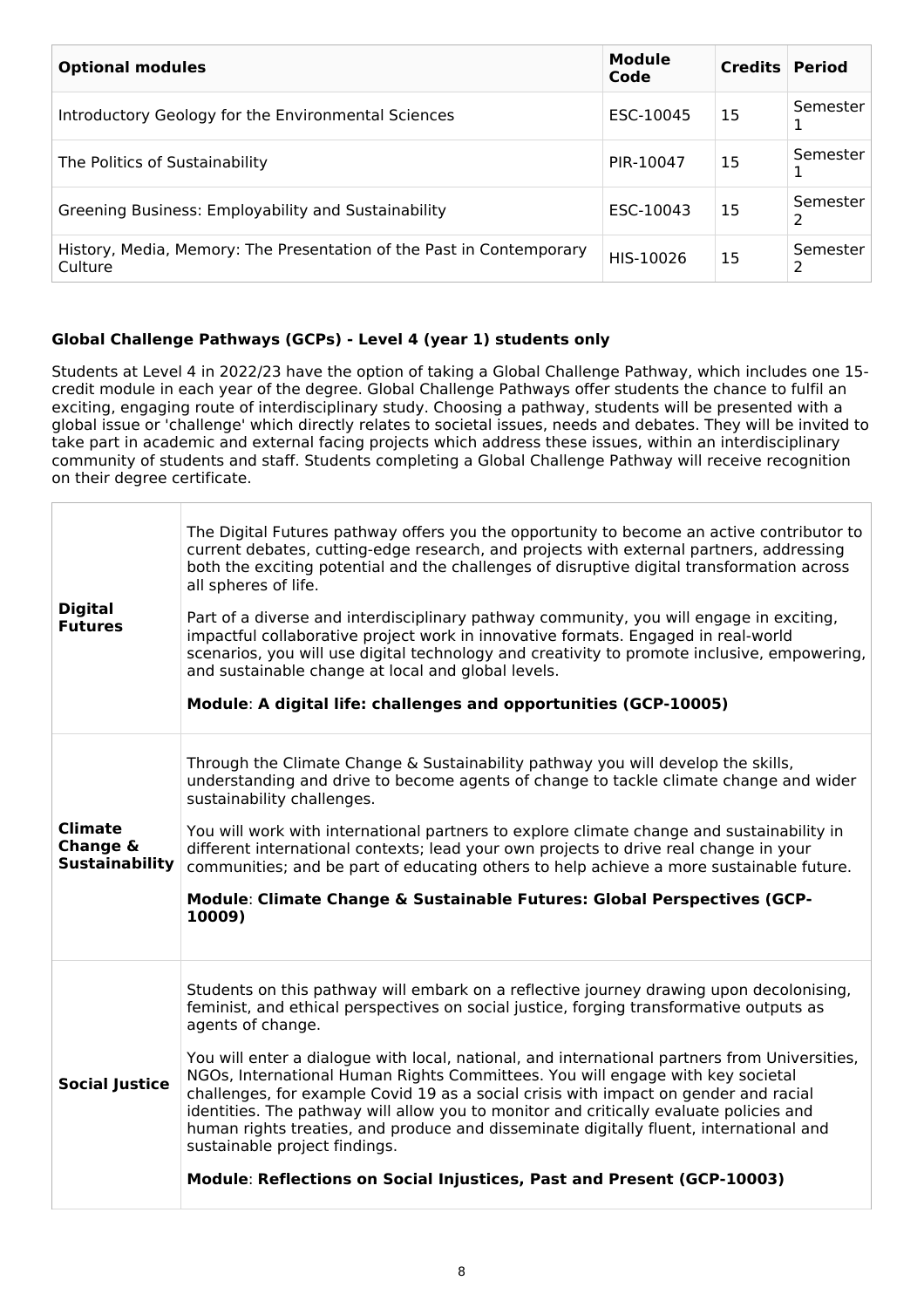| <b>Enterprise &amp;</b><br>the Future of<br><b>Work</b> | If we are to achieve the promise of Sustainable Development Goals, solve the climate<br>crisis and take advantage of the changes that the digital revolution provide, we need to<br>understand the power of enterprise and prepare for future contexts of work, creativity and<br>disruption.<br>Supporting you to be part of future-facing solutions, this pathway will give you the ability<br>to make judgements on the utilisation of resources, labour and capital. It will support you<br>in developing creative, original thinking, allowing you to collaborate on projects that<br>persuade and effect change, setting you up to thrive in future environments of work and<br>innovation.<br>Module: Enterprise and the Future of Work 1 (GCP-10007)                                                                                                                                                                                                                                                                                                                                                   |
|---------------------------------------------------------|----------------------------------------------------------------------------------------------------------------------------------------------------------------------------------------------------------------------------------------------------------------------------------------------------------------------------------------------------------------------------------------------------------------------------------------------------------------------------------------------------------------------------------------------------------------------------------------------------------------------------------------------------------------------------------------------------------------------------------------------------------------------------------------------------------------------------------------------------------------------------------------------------------------------------------------------------------------------------------------------------------------------------------------------------------------------------------------------------------------|
| Global Health<br><b>Challenges</b>                      | By taking the global health challenge pathway you will develop solutions to improve the<br>health and quality of life for particular people and communities, engaging with these<br>groups to co-design interventions.<br>This pathway will provide you with skills that go beyond a focus on health and will allow<br>you to develop your ability to work in a team and lead change in society. The knowledge,<br>skills and work experience will complement your core degree and enhance your career<br>opportunities and graduate aspirations.<br>Module: Key concepts and challenges in global health (GCP-10001)                                                                                                                                                                                                                                                                                                                                                                                                                                                                                          |
| Languages &<br><b>Intercultural</b><br><b>Awareness</b> | By choosing modules from this pathway, will develop a practical knowledge of a specific<br>language, allowing you to graduate with an enhanced degree title, or develop skills to<br>teach English as a Foreign Language. You will meet and communicate with speakers<br>different linguistic and cultural communities, ranging from students at partner universities<br>in Japan and China, to refugees in Hanley, and develop an understanding of how<br>languages and cultures interact.<br>This pathway explores the power of language as a force both for breaking down and<br>building cultural and political barriers - words can be weapons as well as bridges. You will<br>examine how language is used, examine linguistic choices and how these impact on<br>intercultural understanding. Throughout the pathway we also examine the practice of<br>communication across cultural contexts, exploring cultural differences such as the<br>language of ethnicity and gender.<br>Modules: you will be able to select from either a Modern Language of your<br>choice OR Certificate in TESOL Level 1. |

## **Level 5**

At Level 5, there are 75 compulsory credits for BA and 75 compulsory credits for BSc.

Compulsory credits for BA students:

| <b>Compulsory modules</b>                           | <b>Module Code</b> | <b>Credits</b> | <b>Period</b> |
|-----------------------------------------------------|--------------------|----------------|---------------|
| Employability Training: Engaging with the Workplace | ESC-20092          | 15             | Semester 1-2  |
| Cartography and Geographic Information Science      | ESC-20102          | 15             | Semester 1    |
| Geographical and Environmental Field Skills         | ESC-20106          | 15             | Semester 2    |
| Practical Human Geography                           | GEG-20010          | 15             | Semester 1-2  |
| Space and Society                                   | GEG-20015          | 15             | Semester 1    |

Compulsory credits for BSc students: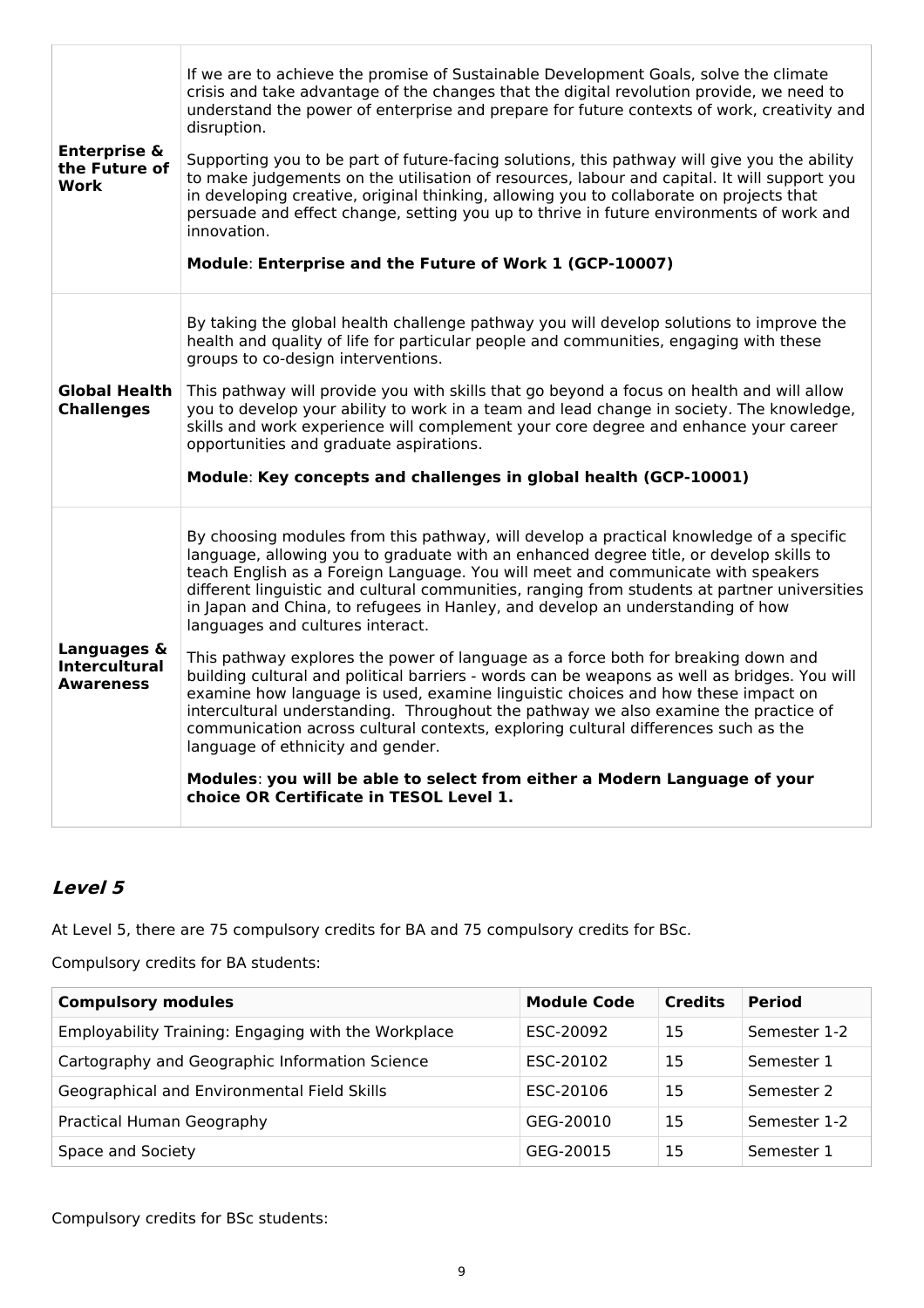| <b>Compulsory modules</b>                                                                  | <b>Module</b><br>Code | <b>Credits Period</b> |                   |
|--------------------------------------------------------------------------------------------|-----------------------|-----------------------|-------------------|
| Employability Training: Engaging with the Workplace                                        | ESC-20092             | 15                    | Semester<br>$1-2$ |
| Cartography and Geographic Information Science                                             | ESC-20102             | 15                    | Semester          |
| Geographical and Environmental Field Skills                                                | ESC-20106             | 15                    | Semester          |
| Environmental Impact Assessment: Practical Geographical and<br><b>Environmental Skills</b> | ESC-20108             | 15                    | Semester          |
| Earth's Changing Landscapes* (optional for BA)                                             | ESC-20110             | 15                    | Semester          |

| <b>Optional modules</b>                                  | <b>Module Code</b> | <b>Credits</b> | <b>Period</b> |
|----------------------------------------------------------|--------------------|----------------|---------------|
| Human Impact on the Environment, scientific perspectives | ESC-20017          | 15             | Semester 1    |
| Palaeoclimatology and Quaternary Studies                 | ESC-20036          | 15             | Semester 1    |
| Entrepreneurship Level 5                                 | ESC-20065          | 15             | Semester 1    |
| Gender and the Cinematic Gaze                            | FIL-20001          | 15             | Semester 1    |
| Geoscience and Society                                   | ESC-20037          | 15             | Semester 2    |
| Water in the Environment                                 | ESC-20100          | 15             | Semester 2    |
| Making Better Worlds                                     | GEG-20046          | 15             | Semester 2    |
| Imperialism and Empire                                   | HIS-20066          | 15             | Semester 2    |

### **Level 5 Module Rules**

ESC-20108 (Environmental Impact Assessment: Practical Geographical and Environmental Skills) is also taken by Combined Honours Environmental Science as a compulsory module.

Students combining Environmental Science and Geography take an additional 15 credits of options from their Geography diet.

Students choosing to do the international year take the 120 credit compulsory module 'GEG-20034: International Study Module'. This is a Level 5 module.

## **Module Lists**

## **Level 6**

| <b>Compulsory modules</b>              | <b>Module Code</b> | <b>Credits</b> | <b>Period</b> |
|----------------------------------------|--------------------|----------------|---------------|
| Geography Double Dissertation - ISP*   | GEG-30006          | 30             | Semester 1-2  |
| Geography (Single) Dissertation - ISP* | GEG-30008          | 15             | Semester 1-2  |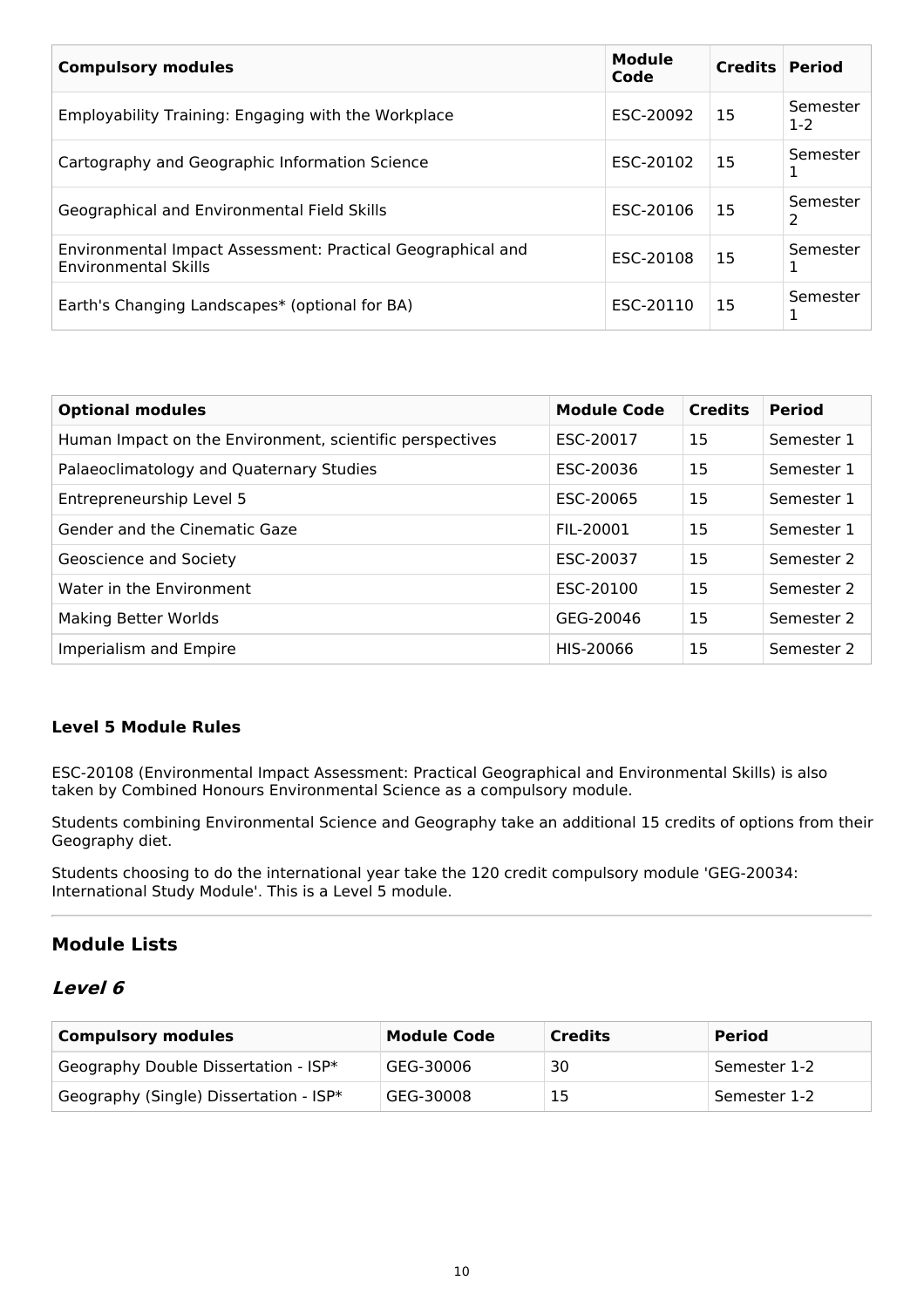| <b>Optional modules</b>                                         | <b>Module Code</b> | <b>Credits</b> | <b>Period</b> |
|-----------------------------------------------------------------|--------------------|----------------|---------------|
| <b>Glaciers and Glacial Geomorphology</b>                       | ESC-30006          | 15             | Semester 1    |
| <b>Natural Hazards</b>                                          | ESC-30009          | 15             | Semester 1    |
| Global Environmental Change                                     | ESC-30018          | 15             | Semester 1    |
| <b>Hydrological and Engineering Geology</b>                     | ESC-30022          | 15             | Semester 1    |
| <b>Applied GIS</b>                                              | ESC-30044          | 15             | Semester 1    |
| Ecotoxicology and Risk Assessment                               | ESC-30056          | 15             | Semester 1    |
| <b>Sustainability Consultancy</b>                               | ESC-30060          | 15             | Semester 1    |
| Postcolonialism in South Asia                                   | GEG-30015          | 15             | Semester 1    |
| Animals and Society                                             | GEG-30021          | 15             | Semester 1    |
| <b>Work Placement Year</b>                                      | ESC-30042          | 120            | Semester 1-2  |
| Advanced Fieldwork in Geography                                 | GEG-30027          | 15             | Semester 1-2  |
| <b>Coastal Environments</b>                                     | ESC-30027          | 15             | Semester 2    |
| The Science of Soil                                             | ESC-30058          | 15             | Semester 2    |
| Inspirational Landscapes                                        | GEG-30014          | 15             | Semester 2    |
| Economic Development and<br><b>Environmental Transformation</b> | GEG-30016          | 15             | Semester 2    |
| Rural Geographies                                               | GEG-30020          | 15             | Semester 2    |
| <b>Health Inequalities</b>                                      | GEG-30029          | 15             | Semester 2    |

## **Level 6 Module Rules**

\*Students MUST take EITHER GEG-30006 Geography Double Dissertation (30 credits) OR GEG-30008 Geography Single Dissertation (15 credits) as a compulsory module.

Students choosing to do the work placement year take the 120 credit compulsory module 'ESC-30042: Work Placement Year'. This is a Level 6 module.

## **9. Final and intermediate awards**

Credits required for each level of academic award are as follows:

| <b>Honours</b><br><b>Degree</b>                     | 360<br>credits   | You will require at least 120 credits at levels 4, 5 and 6<br>You must accumulate at least 270 credits in your main subject (out of 360 credits<br>overall), with at least 90 credits in each of the three years of study*, to graduate<br>with a named single honours degree in this subject.<br>*An exemption applies for students transferring from a Combined Honours<br>programme - see point 3.4 here: https://www.keele.ac.uk/regulations/regulationc3/ |
|-----------------------------------------------------|------------------|----------------------------------------------------------------------------------------------------------------------------------------------------------------------------------------------------------------------------------------------------------------------------------------------------------------------------------------------------------------------------------------------------------------------------------------------------------------|
| Diploma in<br>Higher<br><b>Education</b>            | 240<br>credits l | You will require at least 120 credits at level 4 or higher and at least 120 credits at<br>level 5 or higher                                                                                                                                                                                                                                                                                                                                                    |
| <b>Certificate</b><br>in Higher<br><b>Education</b> | 120<br>credits   | You will require at least 120 credits at level 4 or higher                                                                                                                                                                                                                                                                                                                                                                                                     |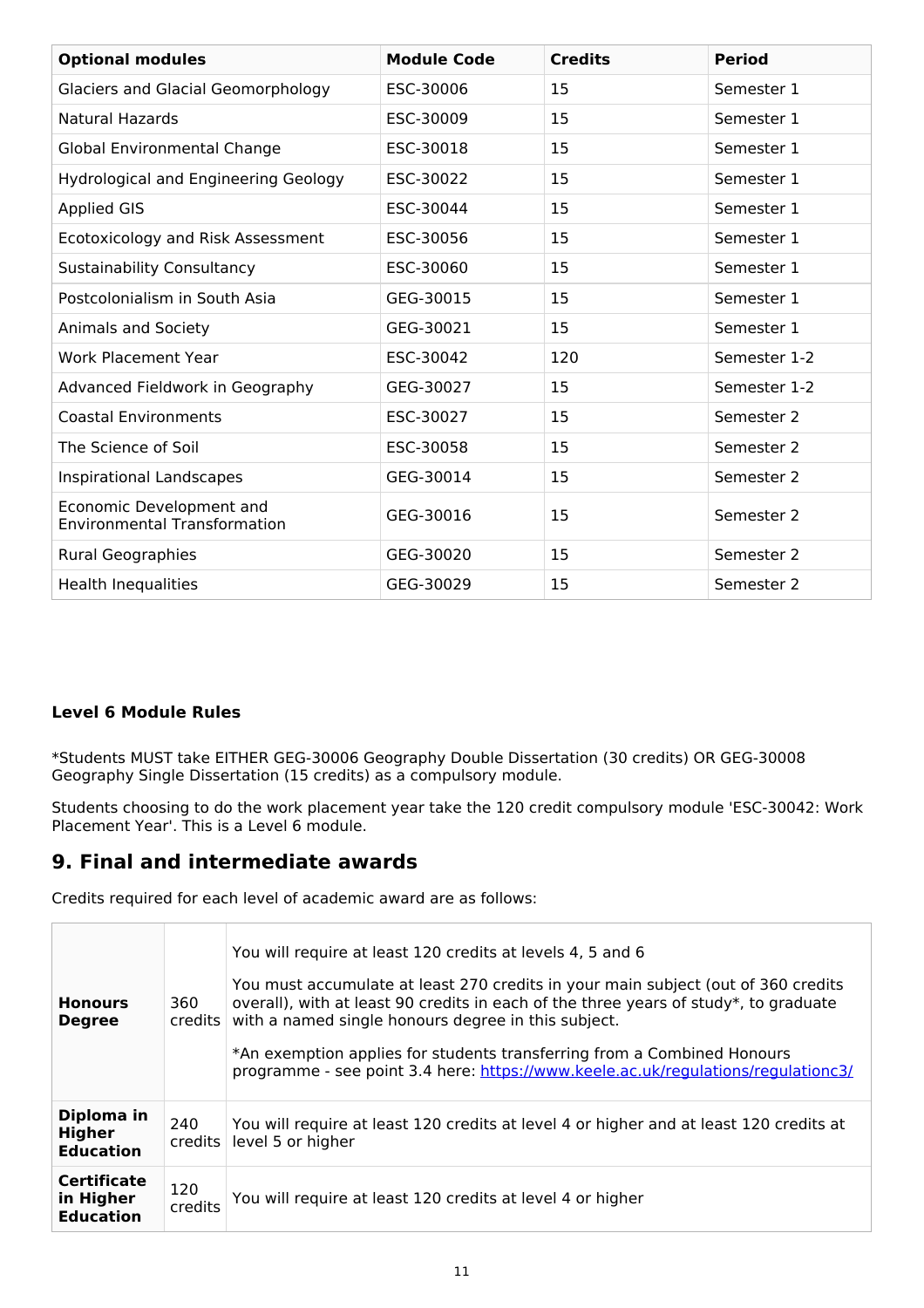**International Year option:** in addition to the above students must pass a module covering the international year in order to graduate with a named degree including the 'international year' wording. Students who do not complete, or fail the international year, will be transferred to the three-year version of the programme.

**Work Placement Year option:** in addition to the above students must pass a non-credit bearing module covering the work placement year in order to graduate with a named degree including the 'with Work Placement Year' wording. Students who do not complete, or fail the work placement year, will be transferred to the three-year version of the programme.

## **10. How is the Programme Assessed?**

The wide variety of assessment methods used on this programme at Keele reflects the broad range of knowledge and skills that are developed as you progress through the degree programme. Teaching staff pay particular attention to specifying clear assessment criteria and providing timely, regular and constructive feedback that helps to clarify things you did not understand and helps you to improve your performance. The following list is representative of the variety of assessment methods used on your programme:

- **Essays** allow you to demonstrate your ability to articulate ideas clearly using argument and reasoning skills and with close reference to the contexts and critical concepts covered in the modules. Essays also develop and demonstrate research and presentation skills (including appropriate scholarly referencing).
- **Technical reports** structured proformas and reports are formal summaries of work that test students' understanding of the practical aspects of the programme and develop the skills necessary to enable students to present and analyse their results.
- **Reflective diaries** require students to keep a record of their critical or creative responses to the work of the module. They are assessed on the quality of this reflection and on their ability to respond constructively to the challenges and difficulties they encounter in the process of their own creative development and learning.
- **Poster presentations** demonstrate the ability of the student to present complex concepts and information in a clear and concise manner, to interact and communicate effectively to a wide range of professional environments, including to both scientific and non-scientific audiences.
- **In-class and online exercises** taken either conventionally or online via the Keele Learning Environment (KLE) assess students' subject knowledge and their ability to apply it in a more structured and focused way.
- **Individual or group oral presentations** assess individual student's subject knowledge and understanding. They also test their ability to work effectively as members of a team, to communicate what they know orally and visually, and to reflect on these processes as part of their own personal development.
- **Field course notebook and portfolios** assess work that has been carried out in the field, and typically include field notebooks, research proposals, short quizzes and both oral and written presentations. The specific assessment portfolio will vary according to the field course destination and subject focus. Fieldwork is a distinctive core component of all the Geography courses.
- **Research proposals** require students to develop an independent research project and think through theoretical problems surrounding methodology and practical concerns relating to, for example, availability of sample, financial restrictions, and time limits. This form of assessment is key to the development of independent research skills and a portfolio of employability skills.
- **Independent Project work** tests student's knowledge of different research methodologies and the limits and provisional nature of knowledge. They also enable students to demonstrate their ability to formulate research questions and to answer them using appropriate methods.

Marks are awarded for summative assessments designed to assess your achievement of learning outcomes. You will also be assessed formatively to enable you to monitor your own progress and to assist staff in identifying and addressing any specific learning needs. Feedback, including guidance on how you can improve the quality of your work, is also provided on all summative assessments within three working weeks of submission, unless there are compelling circumstances that make this impossible, and more informally in seminar discussions.

## **11. Contact Time and Expected Workload**

This contact time measure is intended to provide you with an indication of the type of activity you are likely to undertake during this programme. The data is compiled based on module choices and learning patterns of students on similar programmes in previous years. Every effort is made to ensure this data is a realistic representation of what you are likely to experience, but changes to programmes, teaching methods and assessment methods mean this data is representative and not specific.

Undergraduate courses at Keele contain an element of module choice; therefore, individual students will experience a different mix of contact time and assessment types dependent upon their own individual choice of modules. The figures below are an example of activities that a student may expect on your chosen course by year stage of study. Contact time includes scheduled activities such as: lecture, seminar, tutorial, project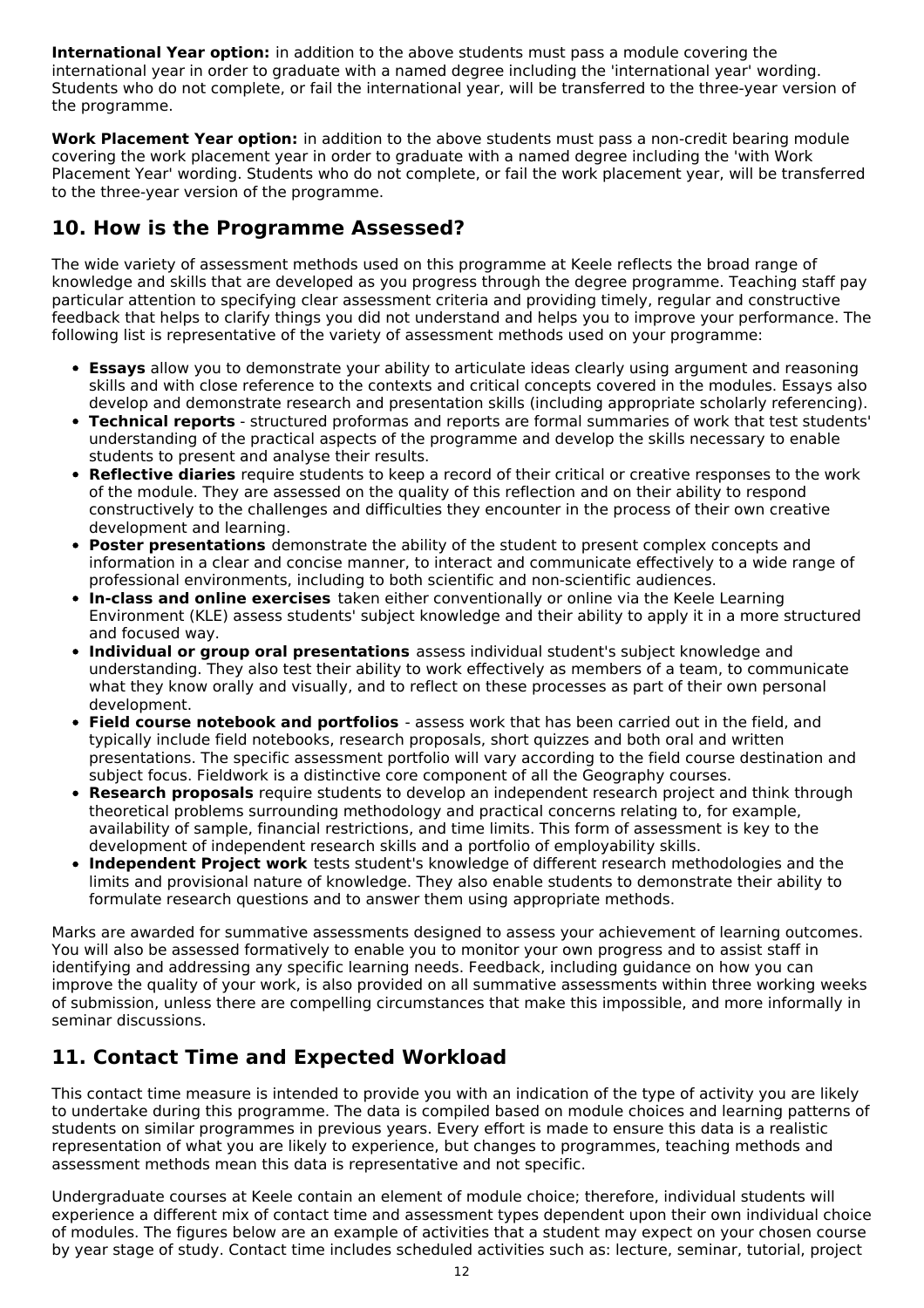supervision, demonstration, practical classes and labs, supervised time in labs/workshop, fieldwork and external visits. The figures are based on 1,200 hours of student effort each year for full-time students.

## **Activity**

|                     | <b>Scheduled learning and teaching</b><br>activities | <b>Guided independent</b><br><b>Study</b> | <b>Placements</b> |
|---------------------|------------------------------------------------------|-------------------------------------------|-------------------|
| Year 1 (Level<br>4) | 22%                                                  | 78%                                       | $0\%$             |
| Year 2 (Level<br>5) | 23%                                                  | 77%                                       | 0%                |
| Year 3 (Level<br>6) | 12%                                                  | 88%                                       | 0%                |

## **12. Accreditation**

This programme has been accredited by the Royal Geographical Society (with IBG). Accredited degree programmes contain a solid academic foundation in geographical knowledge and skills, and prepare graduates to address the needs of the world beyond higher education. The accreditation criteria require evidence that graduates from accredited programmes meet defined sets of learning outcomes, including subject knowledge, technical ability and transferable skills.

## **13. University Regulations**

The University Regulations form the framework for learning, teaching and assessment and other aspects of the student experience. Further information about the University Regulations can be found at: <http://www.keele.ac.uk/student-agreement/>

If this programme has any exemptions, variations or additions to the University Regulations these will be detailed in an Annex at the end of this document titled 'Programme-specific regulations'.

A student who has completed a semester abroad will not normally be eligible to transfer onto the International Year option.

Students are expected to attend all practical classes, tutorials, seminars, fieldcourses and lectures. Attendance at all these sessions is monitored and checked by the academic support staff and course directors. Students who display a poor attendance record for no good reason may be subject to disciplinary action.

Students are required to follow the guidelines provided in the Safety and Fieldcourse Handbooks. Instructions contained in course, year and module handbooks constitute part of the regulations.

## **14. Other Learning Opportunities**

### **Study abroad (semester)**

Students on the programme have the potential opportunity to spend a semester abroad in their second year studying at one of Keele's international partner universities.

Exactly which countries are available depends on the student's choice of degree subjects. An indicative list of countries is on the website (<http://www.keele.ac.uk/studyabroad/partneruniversities/>); however this does not guarantee the availability of study in a specific country as this is subject to the University's application process for studying abroad.

No additional tuition fees are payable for a single semester studying abroad but students do have to bear the costs of travelling to and from their destination university, accommodation, food and personal costs. Depending on the destination they are studying at additional costs may include visas, study permits, residence permits, and compulsory health checks. Students should expect the total costs of studying abroad to be greater than if they study in the UK, information is made available from the Global Education Team throughout the process, as costs will vary depending on destination.

Whilst students are studying abroad any Student Finance eligibility will continue, where applicable students may be eligible for specific travel or disability grants. Students who meet external eligibility criteria may be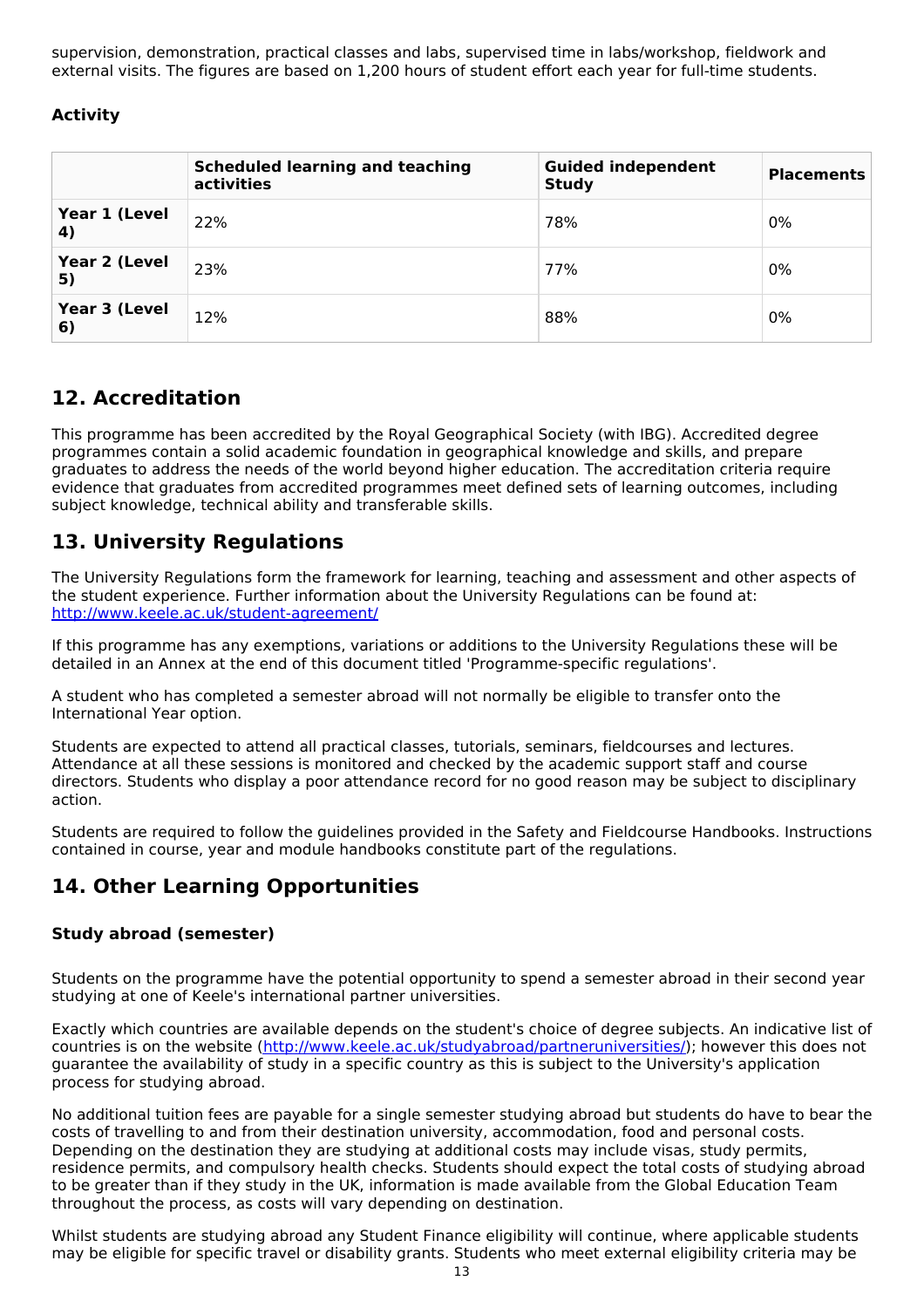eligible for grants as part of this programme. Students studying outside of this programme may be eligible for income dependent bursaries at Keele. Students travel on a comprehensive Keele University insurance plan, for which there are currently no additional charges. Some governments and/or universities require additional compulsory health coverage plans; costs for this will be advised during the application process.

### **Study Abroad (International Year)**

A summary of the International Year, which is a potential option for students after completion of year 2 (Level 5), is provided in the Annex for the International Year.

### **Work Placement Year**

A summary of the Work Placement Year, which is a potential option for students after completion of year 2 (Level 5), is provided in the Annex for the Work Placement Year.

### **Other opportunities**

Fieldwork is an important part of geographer's training, providing the opportunity to acquire and practice field-based skills, to develop skills of observation and recording and to work as effective members of a team.

## **15. Additional Costs**

### **Field Course Costs**

All students will do mandatory field courses as part of their degree programme at Level 4, with options at Levels 5 and 6. There is a range of field courses and costs are dependent on degree route, module choices and the nature of the independent project work taken by students. The University provides significant financial support to subsidise the cost of the field course programme for students. Students will have the option to choose field course destinations that involve no additional cost, or to choose destinations that, although still subsidised, will involve some additional cost to the student. In order to help students manage their field course costs, the payments are spread over the course of the academic year in which you participate in the field course, normally October, February and May. The first instalment is non-refundable due to the need to pre-book accommodation, flights, etc. in advance.

The costs of field courses are indicated at the start of the year, with details posted on student notice boards to enable students to make informed decisions on the choices available.

#### **First Year Students**

There are no charges to year 1 students taking field courses in the first year of their programme. The University pays for these costs. Students are responsible for their own subsistence.

#### **Second Year Students**

Compulsory residential field course at Level 5. Students are responsible for organising their own transport and accommodation as well as paying any costs incurred whilst carrying out fieldwork. These costs are extremely variable as they are dependent on where the student carries out their project. Locations may change. Students are responsible for their own subsistence.

#### **Third Year Students**

Costs are minimal if the project work is undertaken in the students' local area. There is also a charge of £10 of an optional field excursion. Students are responsible for all costs on the 'Advanced Fieldwork in Geography' module (GEG-30027).

IMPORTANT: Students are expected to have adequate clothing for field trips. Costs are only for indicative purposes and correct at the time of printing. Costs are dependent on the options chosen by students and susceptible to changes in the number of students taking field courses and changes in external factors such as flight and accommodation costs outside the University's control. In addition, we reserve the right to change the venues of field courses due to both cost and academic considerations.

| <b>Activity</b>                                               | <b>Estimated Cost</b> |
|---------------------------------------------------------------|-----------------------|
| Geography - One-week, compulsory residential field course     | £50-£850              |
| Field excursion for Level 6 modules                           | £0-30                 |
| Equipment: Waterproof clothing and footwear for field courses | £100                  |
| <b>Total estimated additional costs</b>                       | £150-980              |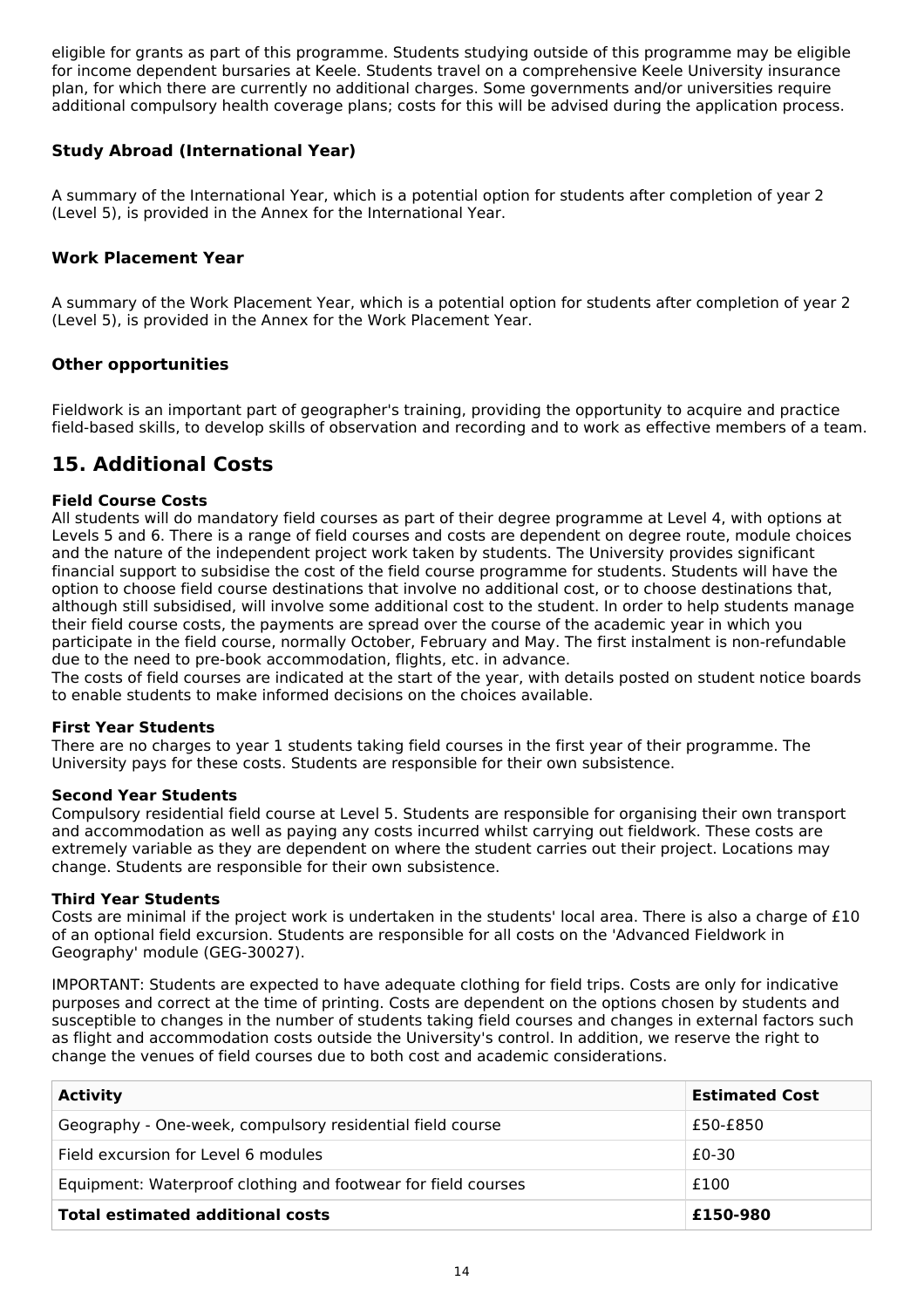These costs have been forecast by the University as accurately as possible but may be subject to change as a result of factors outside of our control (for example, increase in costs for external services). Forecast costs are reviewed on an annual basis to ensure they remain representative. Where additional costs are in direct control of the University we will ensure increases do not exceed 5%.

As to be expected there will be additional costs for inter-library loans and potential overdue library fines, print and graduation. We do not anticipate any further costs for this programme.

## **16. Annex - International Year**

### **Geography with International Year**

#### **International Year Programme**

Students registered for this Single Honours programme may either be admitted for or apply to transfer during their period of study at Level 5 to the International Year option. Students accepted onto this option will have an extra year of study (the International Year) at an international partner institution after they have completed Year 2 (Level 5) at Keele.

Students who successfully complete both the second year (Level 5) and the International Year will be permitted to progress to Level 6. Students who fail to satisfy the examiners in respect of the International Year will normally revert to the standard programme and progress to Level 6 on that basis. The failure will be recorded on the student's final transcript.

Study at Level 4, Level 5 and Level 6 will be as per the main body of this document. The additional detail contained in this annex will pertain solely to students registered for the International Year option.

### **International Year Programme Aims**

In addition to the programme aims specified in the main body of this document, the international year programme of study aims to provide students with:

- 1. Personal development as a student and a researcher with an appreciation of the international dimension of their subject
- 2. Experience of a different culture, academically, professionally and socially

#### **Entry Requirements for the International Year**

Students may apply to the 4-year programme during Level 5. Admission to the International Year is subject to successful application, interview and references from appropriate staff.

The criteria to be applied are:

- Academic Performance (an average of 55% across all modules at Level 5 is required. Students with up to 15 credits of re-assessment who meet the 55% requirement may progress to the International Year. Where no Semester 1 marks have been awarded performance in 1st year marks and ongoing 2nd year assessments are taken into account)
- General Aptitude (to be demonstrated by application for study abroad, interview during the 2nd semester of year 2 (Level 5), and by recommendation of the student's personal tutor, 1st and 2nd year tutors and programme director)

Students may not register for both an International Year and a Placement Year.

#### **Student Support**

Students will be supported whilst on the International Year via the following methods:

- Phone or Skype conversations with Study Abroad tutor, in line with recommended Personal Tutoring meeting points.
- Support from the University's Global Education Team

#### **Learning Outcomes**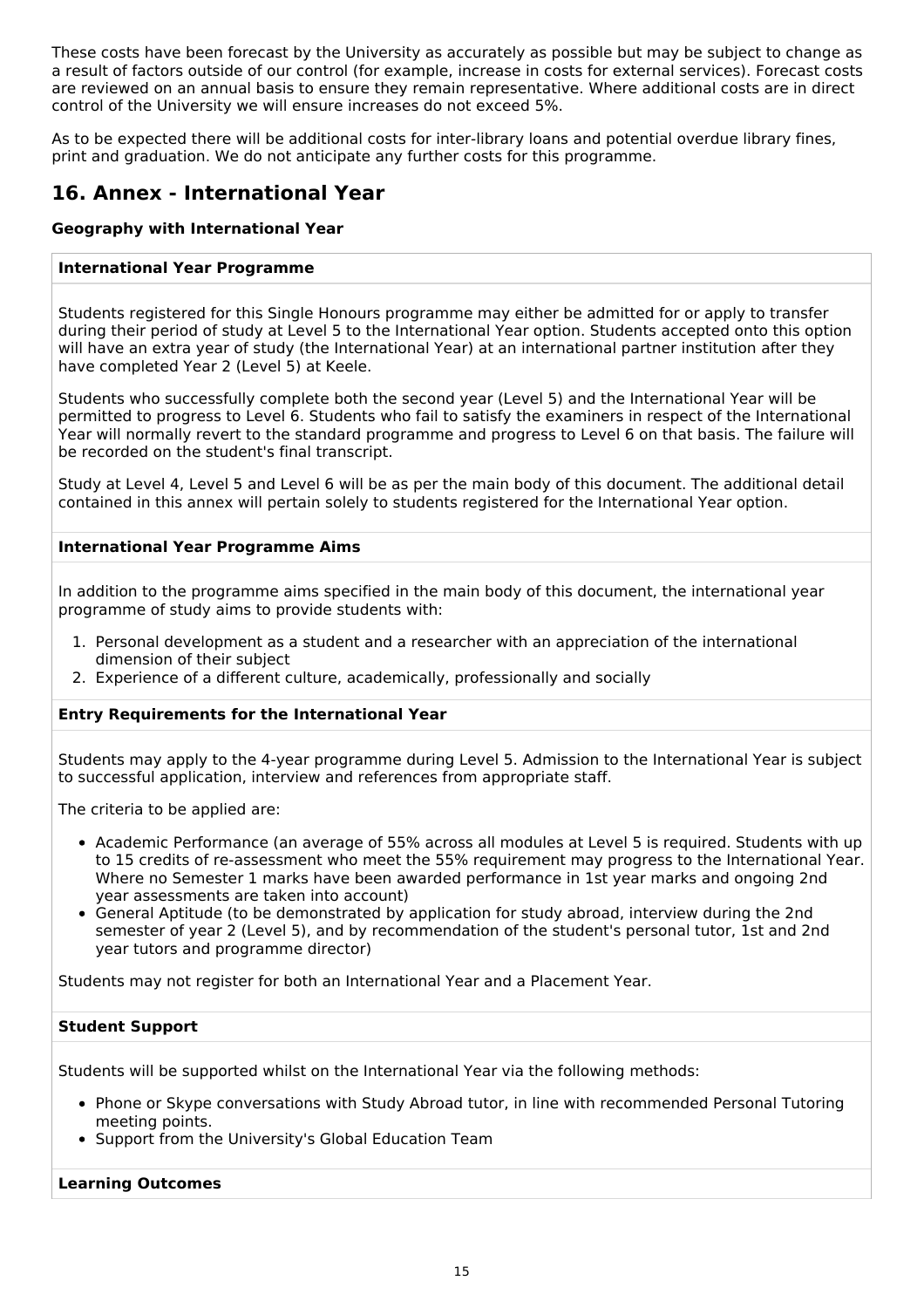In addition to the learning outcomes specified in the main text of the Programme Specification, students who complete a Keele undergraduate programme with International Year will be able to:

- 1. Describe, discuss and reflect upon the cultural and international differences and similarities of different learning environments
- 2. Discuss the benefits and challenges of global citizenship and internationalisation
- 3. Explain how their perspective on their academic discipline has been influenced by locating it within an international setting.
- 4. Apply their experiences abroad to the specific graduate attributes associated with their Geography degree.
- 5. Integrate, apply and develop fundamental geographical principles to describe and explain phenomena and solve problems in the context of selected topics within contemporary Geography.

These learning outcomes will all be assessed by the submission of a satisfactory individual learning agreement, the successful completion of assessments at the partner institution and the submission of the reflective portfolio element of the international year module.

#### **Regulations**

Students registered for the International Year are subject to the programme-specific regulations (if any) and the University regulations. In addition, during the International Year, the following regulations will apply:

Students undertaking the International Year must complete 120 credits, which must comprise at least 40% in the student's discipline area.

This may impact on your choice of modules to study, for example you will have to choose certain modules to ensure you have the discipline specific credits required.

Students are barred from studying any module with significant overlap to the Level 6 modules they will study on their return. Significant overlap with Level 5 modules previously studied should also be avoided.

#### **Additional costs for the International Year**

Tuition fees for students on the International Year will be charged at 15% of the annual tuition fees for that year of study, as set out in Section 1. The International Year can be included in your Student Finance allocation, to find out more about your personal eligibility see: [www.gov.uk](http://www.gov.uk/)

Students will have to bear the costs of travelling to and from their destination university, accommodation, food and personal costs. Depending on the destination they are studying at additional costs may include visas, study permits, residence permits, and compulsory health checks. Students should expect the total costs of studying abroad be greater than if they study in the UK, information is made available from the Global Education Team throughout the process, as costs will vary depending on destination.

Students who meet external eligibility criteria may be eligible for grants as part of this programme. Students studying outside of this programme may be eligible income dependent bursaries at Keele.

Students travel on a comprehensive Keele University insurance plan, for which there are currently no additional charges. Some Governments and/or universities require additional compulsory health coverage plans; costs for this will be advised during the application process.

## **17. Annex - Work Placement Year**

#### **Geography with Work Placement Year**

#### **Work Placement Year summary**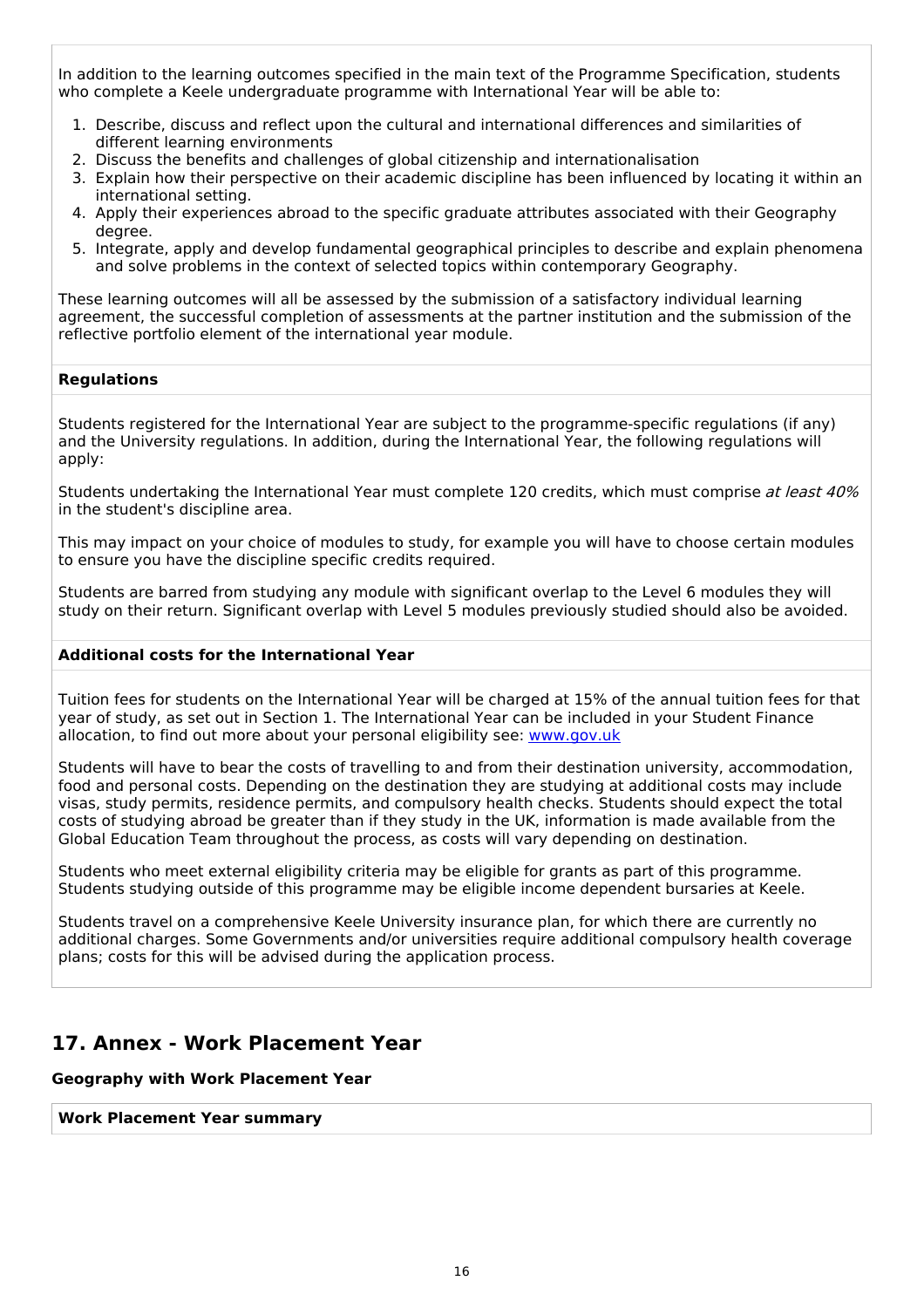Students registered for this programme may either be admitted for or apply to transfer during their studies to the 'with Work Placement Year' option (NB: for Combined Honours students the rules relating to the work placement year in the subject where the placement is organised are to be followed). Students accepted onto this programme will have an extra year of study (the Work Placement Year) with a relevant placement provider after they have completed Year 2 (Level 5) at Keele.

Students who successfully complete both the second year (Level 5) and the Work Placement Year will be permitted to progress to Level 6. Students who fail to satisfactorily complete the Work Placement Year will normally revert to the 3-year programme and progress to Level 6 on that basis. The failure will be recorded on the student's final transcript.

Study at Level 4, Level 5 and Level 6 will be as per the main body of this document. The additional detail contained in this annex will pertain solely to students registered for the Work Placement Year option.

#### **Work Placement Year Programme Aims**

In addition to the programme aims specified in the main body of this document, the Work Placement Year aims to provide students with:

- 1. Substantial experience of work with a relevant placement provider, including familiarisation with the professional working environment;
- 2. The opportunity to apply academic theory to real situations in the work place and to expand your employability skills.

#### **Entry Requirements for the Work Placement Year**

Admission to the Work Placement Year is subject to successful application, interview and references from appropriate staff. Students have the opportunity to apply directly for the 4-year 'with work placement year' degree programme, or to transfer onto the 4-year programme at the end of Year-1 and in Year-2 at the end of Semester 1. Students who are initially registered for the 4-year degree programme may transfer onto the 3-year degree programme at any point in time, prior to undertaking the year-long work placement. Students who fail to pass the work placement year, and those who fail to meet the minimum requirements of the work placement year module (minimum 30 weeks full time (1,050 hours), or equivalent, work placement), will be automatically transferred onto the 3-year degree programme.

The criteria to be applied are:

- A good University attendance record and be in 'good academic standing'.
- Passed all Year-1 and Year-2 Semester 1 modules with an overall module average of > 55%
- Students undertaking work placements will be expected to complete a Health and Safety checklist prior to commencing their work experience and will be required to satisfy the Health and Safety regulations of the company or organisation at which they are based.
- (International students only) Due to visa requirements, it is not possible for international students who require a Tier 4 Visa to apply for direct entry onto the 4-year with Work Placement Year degree programme. Students wishing to transfer onto this programme should discuss this with student support, the academic tutor for the work placement year, and the Programme Lead. Students should be aware that there are visa implications for this transfer, and it is the student's responsibility to complete any and all necessary processes to be eligible for this programme. There may be additional costs, including applying for a new Visa from outside of the UK for international students associated with a transfer to the work placement programme.

Students may not register for both an International Year and a Work Placement Year.

#### **Student Support**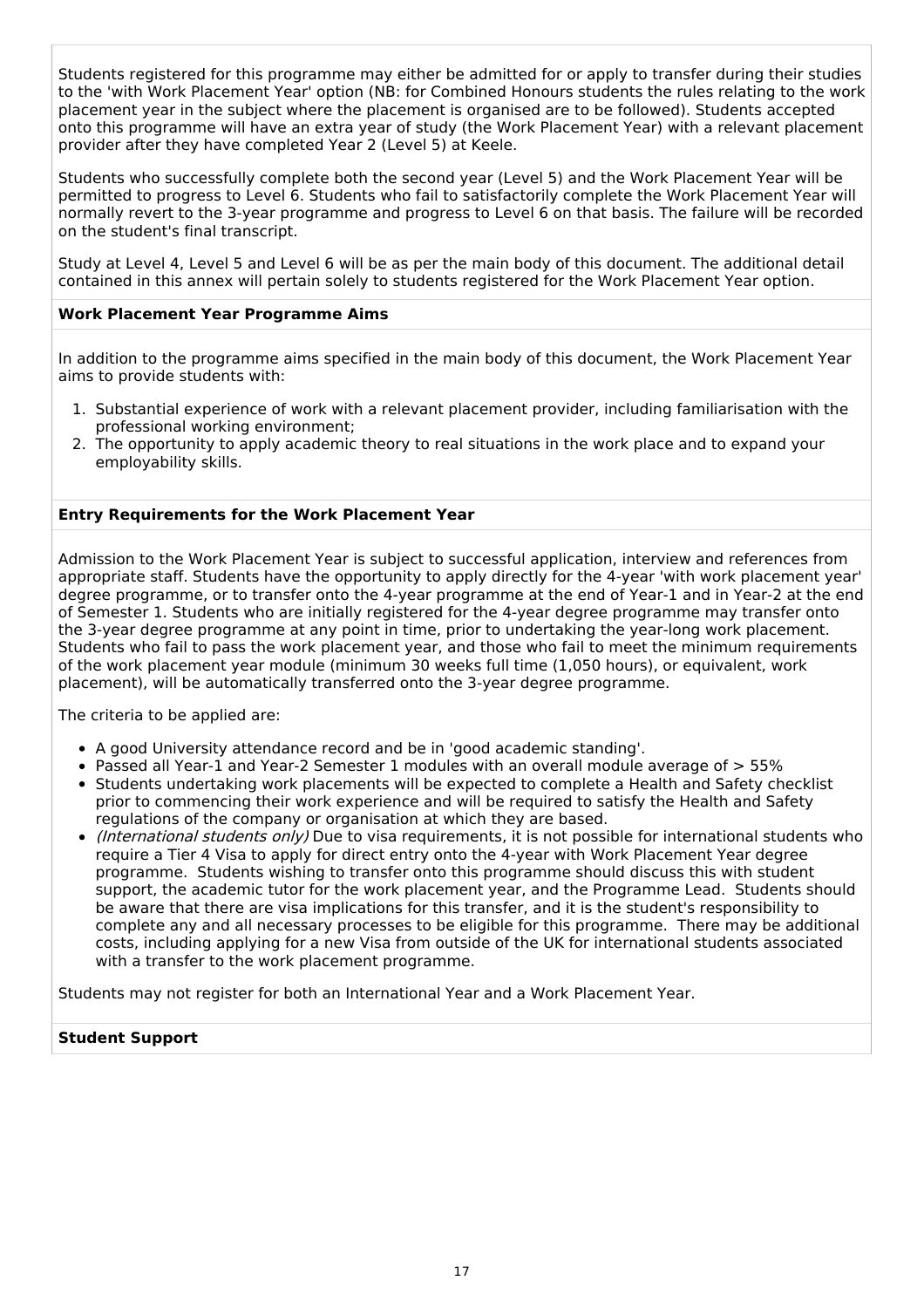Students will be supported whilst on the Work Placement Year via the following methods:

- Regular contact between the student and a named member of staff who will be assigned to the student as their University supervisor. The University supervisor will be in regular contact with the student throughout the year, and be on hand to provide advice (pastoral or academic) and liaise with the Placement supervisor on the student's behalf if required.
- Two formal contacts with the student during the placement year: the University supervisor will visit the student in their placement organization at around the 5 weeks afters placement has commenced, and then visit again (or conduct a telephone/video call tutorial) at around 15 weeks into the placement.
- Weekly supervision sessions will take place with the placement supervisor (or his/her nominee) throughout the duration of the placement.

### **Learning Outcomes**

In addition to the learning outcomes specified in the main text of the Programme Specification, students who complete the 'with Work Placement Year' option will be able to:

- 1. evaluate their own employability skills (via a SWOT analysis);
- 2. create Intended Learning Outcomes for their placement in order to develop the skills areas which they have identified as needing further enhancement;
- 3. develop, through practice in the work place, the work-related skills identified through their SWOT
- 4. analysis and Intended Learning Outcomes;
- 5. apply academic theory learned as part of their taught degree to real situations in the work place;
- 6. reflect on their work placement activities and evaluate the impact on their own employability skills;
- 7. explain how the sector of the placement operates and identify the skills required to pursue careers within the sector.

These learning outcomes will be assessed through the non-credit bearing Work Placement Year module (ESC-30042) which involves:

- 1. the submission of a mid-placement portfolio comprising a SWOT analysis, action plan and an evaluation of the student's performance based on the placement supervisor's initial report;
- 2. the submission of a final placement report comprising a reflective diary and an evaluation of the student's performance based on the placement supervisor's final report.

#### **Regulations**

Students registered for the 'with Work Placement Year' option are subject to programme-specific regulations (if any) and the University regulations. In addition, during the Work Placement Year, the following regulations will apply:

- Students undertaking the Work Placement Year must successfully complete the zero-credit rated 'Work Placement Year' module (ESC-30042)
- Students must pass Assessment 1 (mid-placement portfolio) with a mark of 40% in order to continue to take their work placement and pass the Work Placement module.
- Students failing Assessment 1 at first attempt will be required to withdraw from the Work Placement and be transferred onto the 3-year programme.
- In order to ensure a high quality placement experience, each placement agency will sign up to a placement contract (analogous to a service level agreement).
- Once a student has been accepted by a placement organisation, the student will make a preplacement visit and a member of staff identified within the placement contract will be assigned as the placement supervisor. The placement supervisor will be responsible for ensuring that the placement experience meets the agreed contract agreed with the University.
- The placement student will also sign up an agreement outlining his/her responsibilities in relation to the requirements of each organisation.

Students will be expected to behave professionally in terms of:

(i) conforming to the work practices of the organisation; and

(ii) remembering that they are representatives of the University and their actions will reflect on the School and have an impact on that organisation's willingness (or otherwise) to remain engaged with the placement.